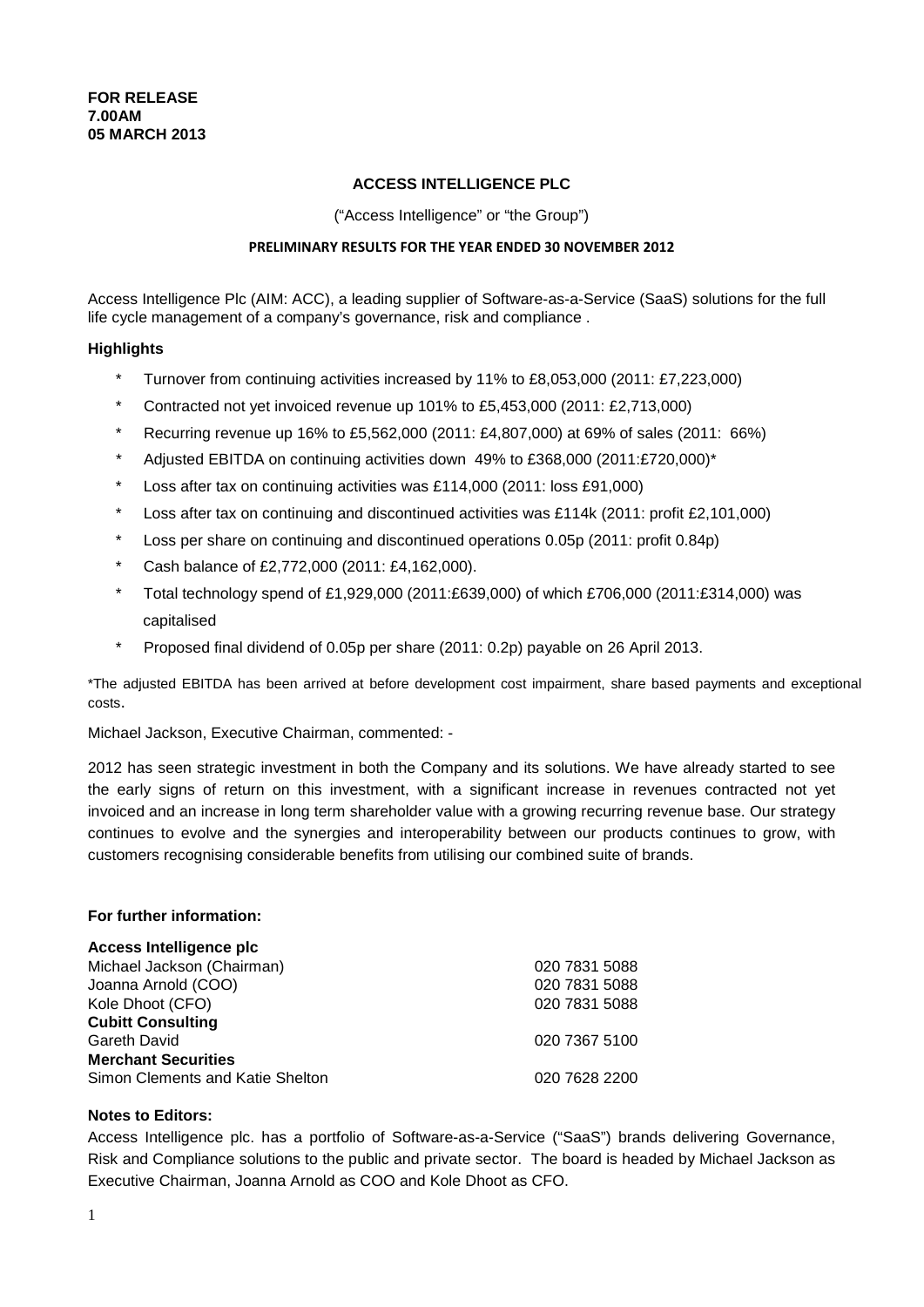### **Forward looking statements**

This document contains forward-looking statements.

These statements appear in a number of places in this document and include statements regarding our intentions, beliefs or current expectations concerning, among other things, our results of operations, revenue, financial condition, liquidity, prospects, growth, strategies, new products, the level of product launches and the markets in which we operate.

Readers are cautioned that any such forward-looking statements are not guarantees of future performance and involve risks and uncertainties, and that actual results may differ materially from those in the forwardlooking statements as a result of various factors.

These factors include any adverse change in regulations, unforeseen operational or technical problems, the nature of the competition that we will encounter, wider economic conditions including economic downturns and changes in financial and equity markets. We undertake no obligation publicly to update or revise any forward-looking statements, except as may be required by law.

### **CHAIRMAN'S STATEMENT**

I am pleased to announce our results for the year ended 30 November 2012, a period in which the Company has made significant investment, whilst continuing to deliver considerable strategic and top line progress.

The year has seen strategic investment in both the Company and its solutions. We have already started to see the early signs of return on this investment, with a significant increase in revenues contracted not yet invoiced (up 101%) and an increase in long term shareholder value with a growing recurring revenue base.

### **RESULTS**

Revenue was up by 11% to £8,053,000 (2011: £7,233,000).

Our continued commitment to the software-as-a-service business model has enabled us to build long-term visibility of revenues and in 2012 recurring revenues on continuing operations, at £5,562,000 (2011: £4,807,000), accounted for 69% (2011: 66%) of total revenues.

At 30 November 2012, deferred revenue stood at £2,732,000 (2011: £2,553,000) reflecting the growth in our already invoiced but not recognised revenue. A further £5,453,000 (2011: £2,713,000) of contracted but not yet invoiced revenue reflects the strong growth in SaaS contract sign ups.

Operating loss before taxation was £390,000 (2011: loss £156,000). In arriving at the operating loss we have charged £276,000 (2011: £208,000) for the depreciation and amortisation; no impairment charge (2011: £299,000) and £36,000 (H1 2011: £35,000) for share-based payments.

Cost of sales increased to £2,398,000 (2011: £2,142,000) due to higher messaging costs at AIControlPoint and sub-contractor costs suffered in the first half of the year. Messaging services were tendered resulting in a 76% reduction in on-going costs, while sub-contractors have now been replaced by permanent hires.

Total operating costs rose to £6,009,000 (2011: £5,212,000), these include exceptional costs, which are explained separately in Training and Competence. The increase in total operating cost reflects the significant investment made with the creation of a cutting edge development centre in York, housing specific staff in functional roles for research, development, programme management and quality assurance, rather than developers covering all areas. Significant investment has also been made in central functions as well as at brand operating level.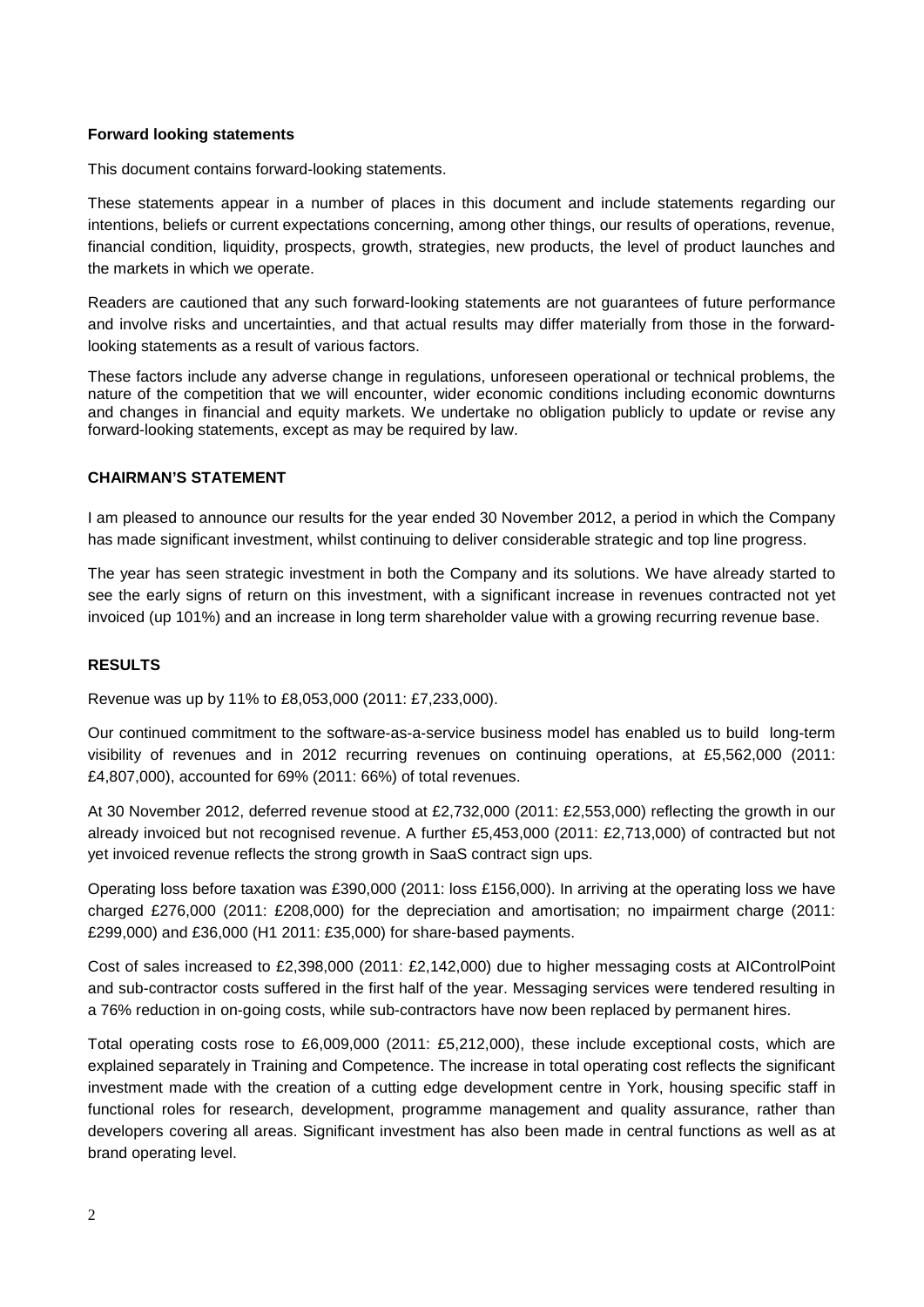2013 will see continued investment across the Company's brands with the full benefits starting to come through in the latter parts of the current financial year. The proposed dividend is a sign of our confidence in the future.

### **Loss per share**

The basic loss per share was 0.05p (2011: earnings 0.84p).

## **Cash**

The Company had net cash at the end of the year of £2,772,000 (2011: £4,162,000), the change reflecting the significant investments made, which continue to be made into 2013.

## **Dividend**

On 20 April 2012, the directors paid a final dividend of 0.2 pence per share. The directors propose a final dividend of 0.05p for those shareholders on the register on 22 March 2013 and payable on 26 April 2013 if approved by the shareholders at the AGM to be held on 22 April 2013.

## **OPERATIONS**

2012 saw the launch of the Access Intelligence centre of excellence for product development in York, which has enabled us to align R&D strategy, methodologies and deliverables. This evolution in our development process has enabled the brands to benefit from shared technologies, reducing the time to market for new product innovations. In addition we have invested in the latest software testing technology and processes, ensuring we deliver robust solutions to market and providing customers with greater confidence and value.

## **Training and Competence**

AITalent went through significant restructuring in 2011 and operating losses at AITalent have decreased to £236,000 (2011: loss £656,000) including exceptional costs of £171,000 (2011: £633,000) relating to the reorganisation and centralisation of the brand, moving location to Access Intelligence's head offices, with a focus on tighter cost controls.

2012 has seen an increased investment in sales and marketing, which has had a positive impact during the year with growth in new and existing business. Pipeline generation each quarter is up significantly compared to the same point in the previous period, whilst at the same time delivering a shortened lead time and an improved conversion rate.

Product innovation at AITalent has continued to be strong with the launch of the new reporting module, which has given AITalent a competitive advantage in the market.

### **Business Performance Management**

AITrackRecord continues to be fundamental to the on-going operations of its customers and has enabled them to meet the requirements of the Retail Distribution Review, whilst ensuring minimal impact on sales operations. AITrackRecord has continued to leverage its customer base of industry leading financial services institutions and the results from this work have been recognised in early 2013 with a significant increase to the recurring revenue.

The investment AITrackRecord has made in R&D is already starting to benefit the Company's brands and has enabled AITalent to bridge the gap between the pure compliance training market and that of talent and performance management. The resulting combination of AITalent and AITrackRecord has enabled the commercial team to offer prospects additional functionality that outperforms that of its competitors, which both brands will benefit from during 2013.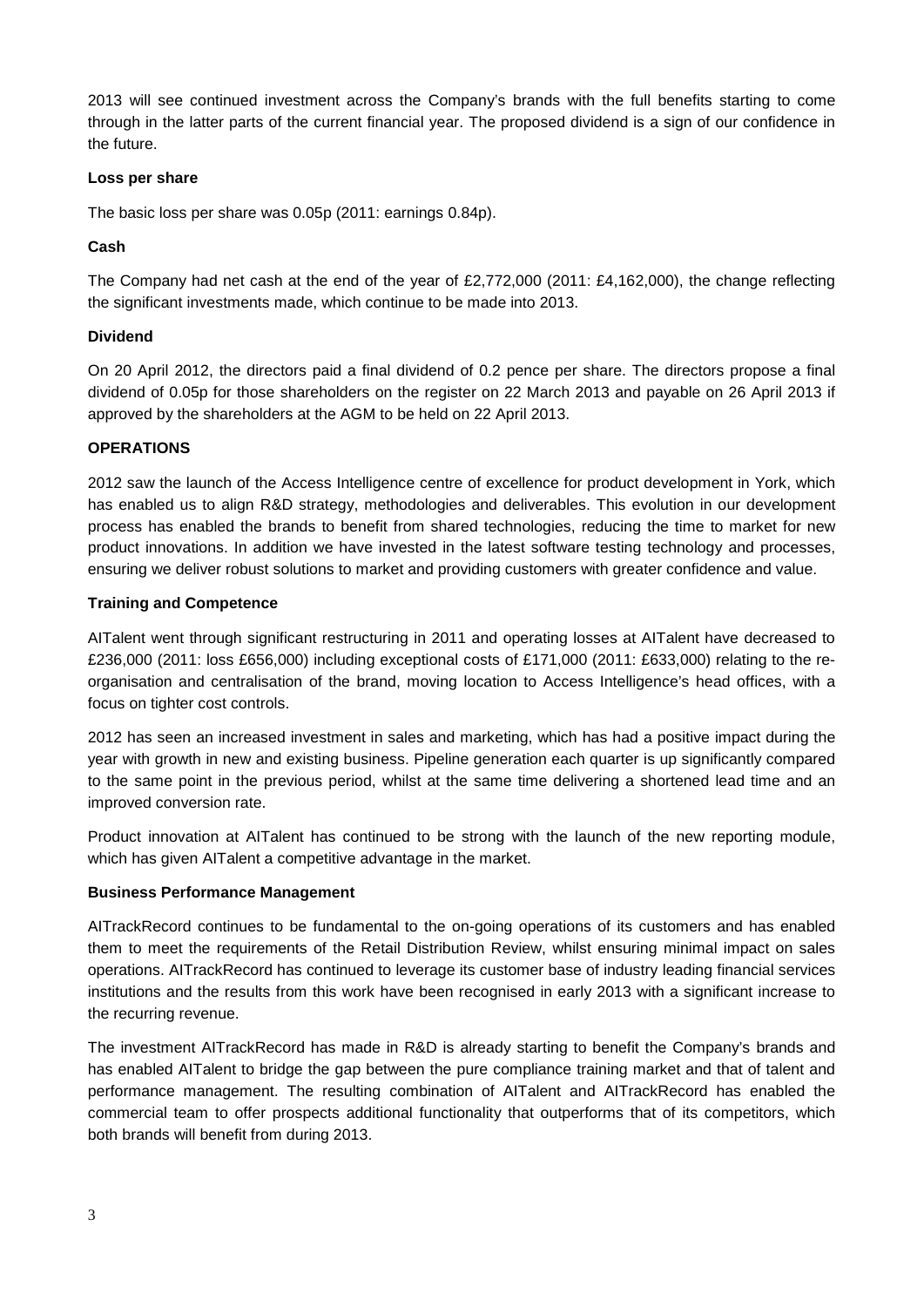### **e-Procurement and Supplier Risk Management**

AIProcurement has had continued successes, opening 20 new accounts in the public and private sectors in the year. Despite a continued reduction in Government spending, AIProcurement continues to see growth from the public sector and now delivers e-Procurement solutions for . AIProcurement has also delivered significant savings for one of the UK's leading pub chains, Spirit Pub, continuing to demonstrate the value the solution delivers for the private sector.

As a result of the investment in new functionality and commercial activities during 2012, AIProcurement has been selected by leading technology research house, Gartner, to appear on their highly regarded Magic Quadrant for Strategic Sourcing Suites. This will help with the development of brand equity in both the public and private sector during 2013.

AIProcurement has also launched a new solution, Pure Tenders, designed for use by the supply chain of the public and private sectors and marketing activities have been specifically focused on AIProcurement's network of over 180,000 suppliers. The Pure Tenders product is a dynamic live search solution for UK and European tender opportunities and has unique selling points compared to other similar portals currently available. The current focus is to continue to develop functionality for the product and to significantly increase awareness.

### **Business Continuity and Incident Management**

AIControlPoint has continued to deliver strong growth during 2012 and has established itself as the primary incident management solution for the UK Oil and Gas industry. The business has continued to improve on its strong presence in its core verticals of aviation, finance and oil and gas, with key customer acquisitions during 2012 including; Chevron and Edinburgh Airport. In addition AIControlPoint has seen a growing interest from the leisure industry and during 2012 has signed the largest hotel chain in the world, Intercontinental Hotel Group.

Through the sales and marketing activities and unique innovations in the solution, AIControlPoint has been noted in a number of Gartner Research papers over the past 12 months and selected as a 'cool vendor', which has helped to increase visibility and build upon the reputation of AIControlPoint as the "weapon of choice" for Emergency Response teams in high risk industries.

### **Stakeholder and Reputation Management**

AIMediaComms' strong market position in the public sector continued despite tough market conditions, with customer acquisitions including Edinburgh Council, one of the largest authorities in the UK. The release of the new Freedom of Information (FOI) management product has proved successful in the NHS and Central Government. In the private sector, the Vuelio product has continued to strengthen its brand equity within the wider stakeholder and reputation management market, benefiting from customer wins including Debenhams, Trafigura and Electricity North West.

2012 also saw the launch of enhanced stakeholder management functionality, including the launch of an advanced integrated political database in conjunction with Zetter's online, broadening the product for public affairs and other communications teams.

### **Infrastructure (IaaS), Cloud and Data Security Management**

Willow Starcom has continued to move away from its previously traditional channel of hardware maintenance, towards direct end-user hosted services. This shift led to a significant improvement in product margins, with the replacement of channel business by revenue generated from direct end user relationships. We have continued to invest and develop the cloud based solutions and services both for SMEs, predominantly in the North West of England, and to support the hosting requirements of the Access Intelligence Company brands.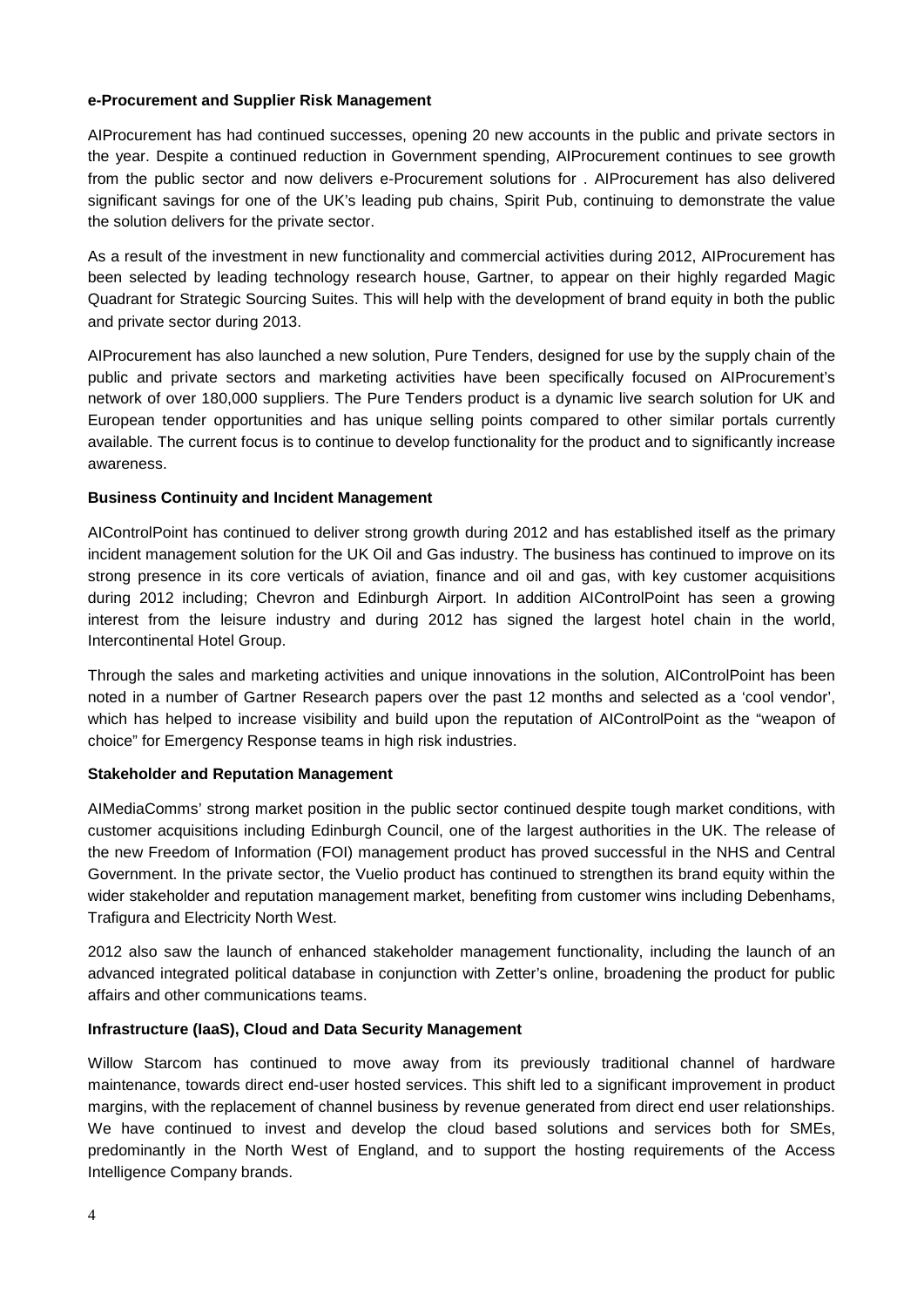2012 saw the launch of AICloud, as the standard infrastructure solution for the delivery of our SaaS proposition. With successful security and penetration testing, by the security and IT teams of market leading customers, the AICloud solution has continued to demonstrate the resilience and value of its offering. 2012 saw the acquisition of AICloud's first large enterprise solution, outside of the SaaS platform it delivers for Access Intelligence customers.

### **Strategy and Market**

The Company continues to drive market leading innovation across its suite of GRC solutions with investment of £706,000 in R&D during 2012. The investment has enabled Access Intelligence to competitively engage with both industry leading companies and SME businesses, providing value driven solutions to support their compliance and risk management life cycle.

With the significant growth of cloud computing, the SaaS model continues to demonstrate itself as the most value driven deployment option for both customers and vendors. While customers benefit from a lower total cost of ownership, improved solution availability and increased data security, it enables Access Intelligence to take advantage of a stable recurring revenue base (through multi-year contracts), reduced implementation costs and greater scalability. In addition, synergies in the development of product functionality across the brands, enables significant return on investment through the SaaS model, with a prime example being customisable reporting.

The markets in which we operate continue to experience ever more stringent regulation, with substantial consequences for companies that fail to meet them. Access Intelligence's solutions are core to companies achieving compliance and there continues to be significant opportunities for growth, both within our enviable customer base and regulated markets as a whole. The Board continues to review acquisition opportunities that will add value to the management of our customer's compliance and risk management lifecycle and drive additional value to the Company.

In 2013 will we will continue to invest in the development of our products and our focus is on recognising the benefits from our brand synergies, both for product innovation and commercial activities, with cross selling of the products already proving to deliver significant value for our existing customers.

### **Directors and Staff**

2012 has continued our core belief of building a company based on the expertise, experience and integrity of our staff. A key example of this has been the investment made in additional staff during the year to support the growth in demand and product innovation across the company.

I would like to thank all our staff for their hard work and commitment, which has enabled us to recognise considerable progress both during 2012 and that we will continue to benefit from in the coming years. As a Company, we have delivered significant advances and I look forward to our continued success 2013.

#### **Outlook**

Organisations operating in both regulated and non-regulated markets across the world, continue to recognise the fundamental importance of utilising software solutions to provide the necessary governance, risk and compliance data combined with insightful and responsive management information that enables them to reduce costs, improve performance and mitigate risks. Meeting this demand will continue to be at the core of our strategy and be the driver for our continued innovation of our leading SaaS based solutions.

Our strategy continues to evolve and the synergies and interoperability between our products continues to grow, with customers recognising considerable benefits from utilising our combined suite of brands.

#### **Michael Jackson** Chairman 5 March 2013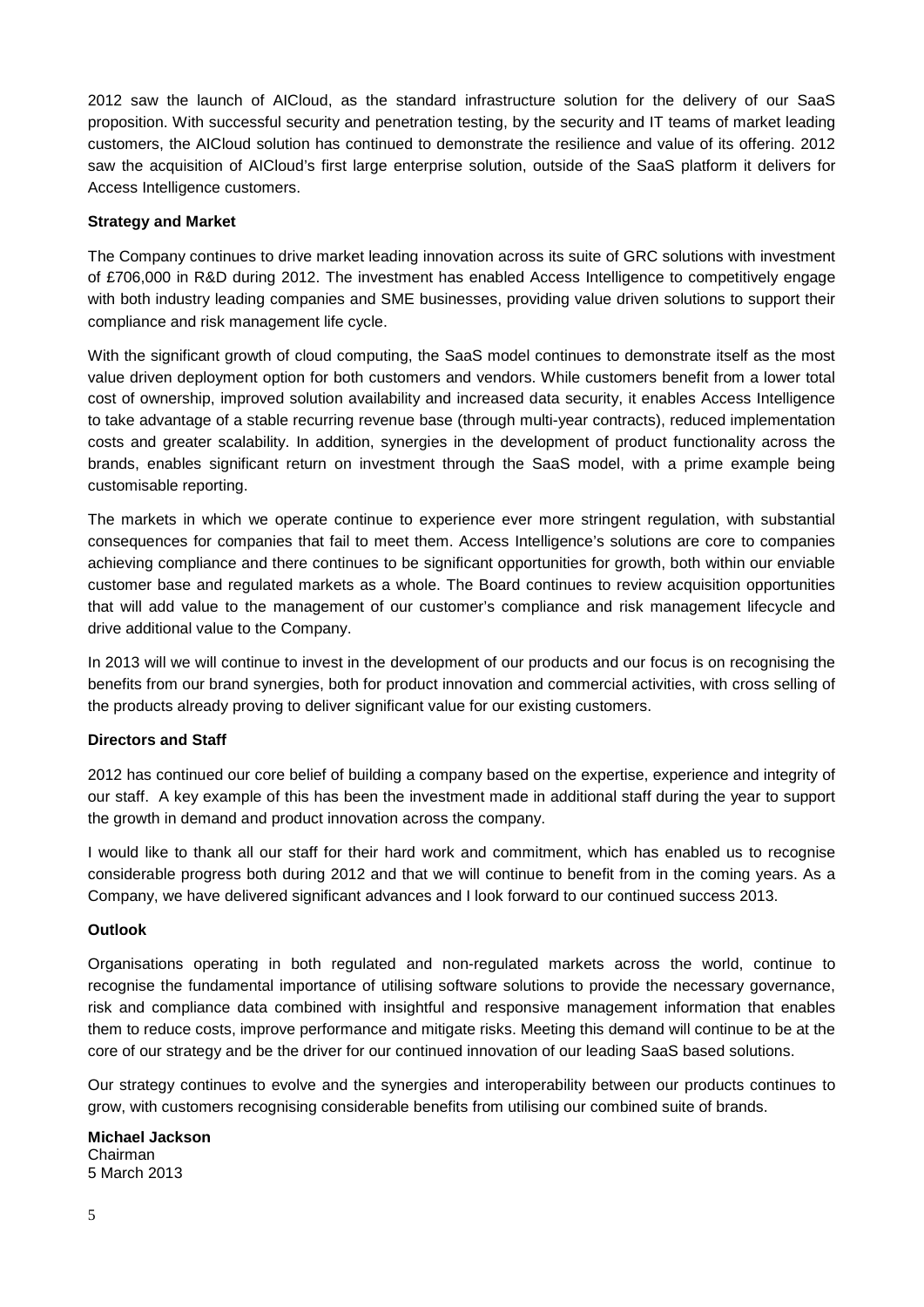# **Consolidated Statement of Comprehensive Income for the Year Ended 30th November 2012**

|                                                     |      | 2012     | 2011              |
|-----------------------------------------------------|------|----------|-------------------|
|                                                     | Note | £'000    | £'000             |
| Revenue - continuing operations                     | 3    | 8,053    | 7,233             |
| Cost of sales                                       |      | (2, 398) | (2, 142)          |
| <b>Gross profit</b>                                 |      | 5,655    | 5,091             |
| Administrative expenses                             |      | (6,009)  | (5,212)           |
| Share-based payment                                 |      | (36)     | (35)              |
| <b>Operating loss</b>                               | 5    | (390)    | (156)             |
| Financial income                                    |      | 23       | 26                |
| Financial expense                                   |      | (130)    | (149)             |
| Loss before taxation                                |      | (497)    | (279)             |
| <b>Taxation credit</b>                              | 6    | 383      | 188               |
| Loss for the year from continuing operations        |      | (114)    | (91)              |
| Profit for the year from discontinued operations    |      |          |                   |
| net of income tax expense                           | 7    |          | 2,192             |
| (Loss)/profit for the year attributable to the      |      |          |                   |
| equity holders of the parent company                |      | (114)    | 2,101             |
| Other comprehensive income                          |      |          |                   |
|                                                     |      |          |                   |
| Total comprehensive income for the period           |      |          |                   |
| attributable to the owners of the parent<br>company |      | (114)    | 2,101             |
|                                                     |      |          |                   |
| Earnings per share                                  |      |          |                   |
| <b>Continuing and discontinued operations</b>       |      |          |                   |
| Basic (loss)/profit per share                       |      | (0.05)p  | 0.84 <sub>p</sub> |
| Diluted (loss)/profit per share                     |      | (0.05)p  | 0.64 <sub>p</sub> |
| <b>Continuing operations</b>                        |      |          |                   |
| Basic loss per share                                |      | (0.05)p  | (0.04)p           |
| Diluted loss per share                              |      | (0.05)p  | (0.04)p           |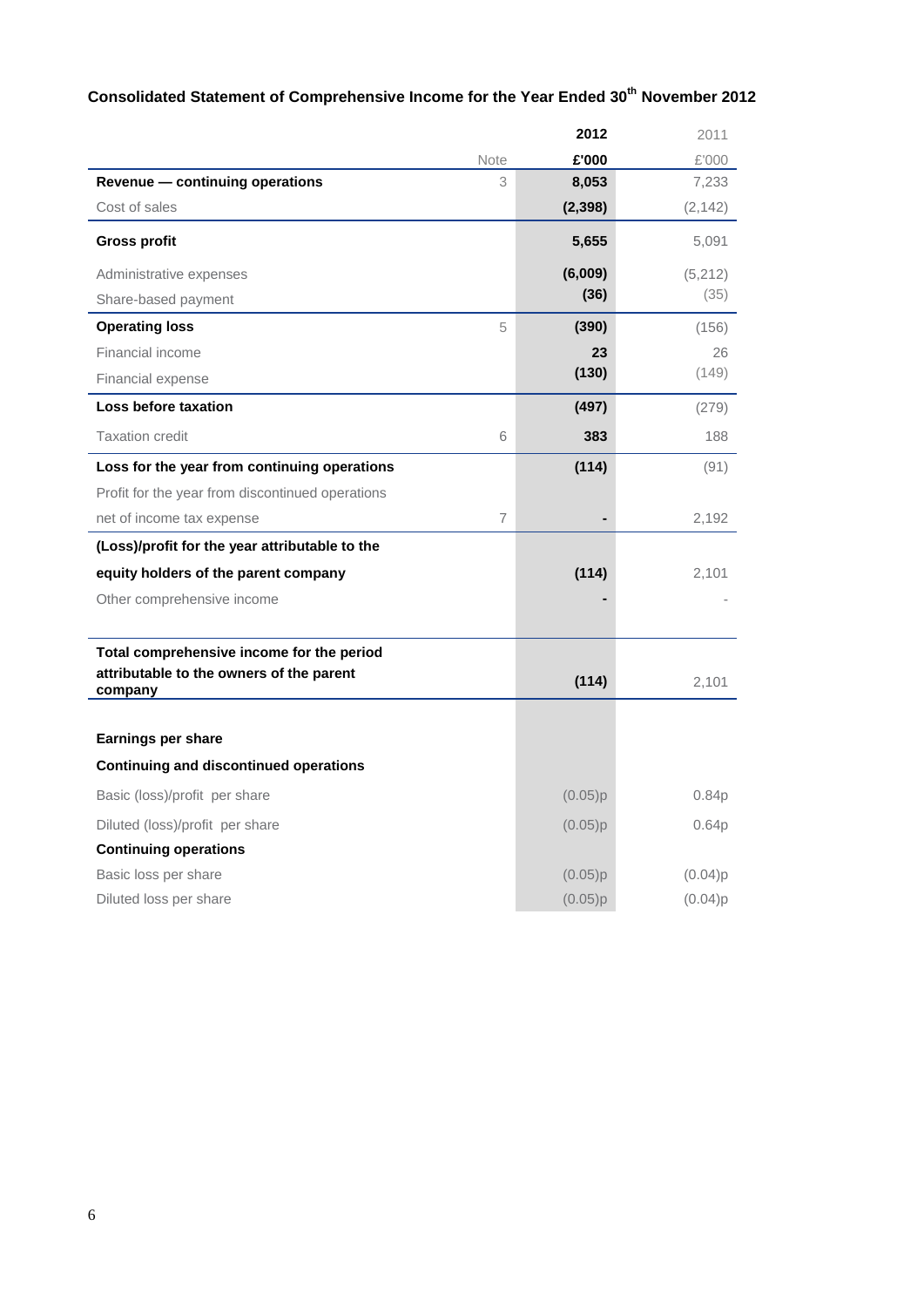# **Consolidated Statement of Financial Position as at 30th November 2012**

|                                         | Note | 2012<br>£'000 | 2011<br>£'000 |
|-----------------------------------------|------|---------------|---------------|
| <b>Non-current assets</b>               |      |               |               |
| Property, plant and equipment           |      | 472           | 249           |
| Intangible assets                       | 9    | 8,846         | 8,130         |
| Deferred tax assets                     |      | 226           | 199           |
| Total non-current assets                |      | 9,544         | 8,578         |
| <b>Current assets</b>                   |      |               |               |
| Inventories                             |      | 191           | 253           |
| Trade and other receivables             |      | 2,244         | 1,932         |
| Cash and cash equivalents               |      | 2,772         | 4,162         |
| Total current assets                    |      | 5,207         | 6,347         |
| <b>Total assets</b>                     |      | 14,751        | 14,925        |
| <b>Current liabilities</b>              |      |               |               |
| Trade and other payables                |      | 1,012         | 803           |
| Accruals and deferred income            |      | 3,400         | 2,973         |
| Bank overdraft                          |      |               | 2             |
| <b>Total current liabilities</b>        |      | 4,412         | 3.778         |
| <b>Non-current liabilities</b>          |      |               |               |
| Trade and other payables                |      | 37            |               |
| Interest bearing loans and borrowings   | 10   | 1,217         | 1,183         |
| Deferred tax liabilities                |      |               | 368           |
| Total non-current liabilities           |      | 1,254         | 1,551         |
| <b>Total liabilities</b>                |      | 5,666         | 5,329         |
| <b>Net assets</b>                       |      | 9,085         | 9,596         |
| <b>Equity</b>                           |      |               |               |
| Share capital                           |      | 1,286         | 1,286         |
| <b>Treasury shares</b>                  |      | (148)         | (148)         |
| Capital redemption reserve              |      | 191           | 191           |
| Share option valuation reserve          |      | 284           | 226           |
| Equity reserve                          |      | 126           | 126           |
| Retained earnings                       |      | 7,346         | 7,915         |
| Total equity attributable to the equity |      | 9,085         | 9,596         |
| holders of the parent company           |      |               |               |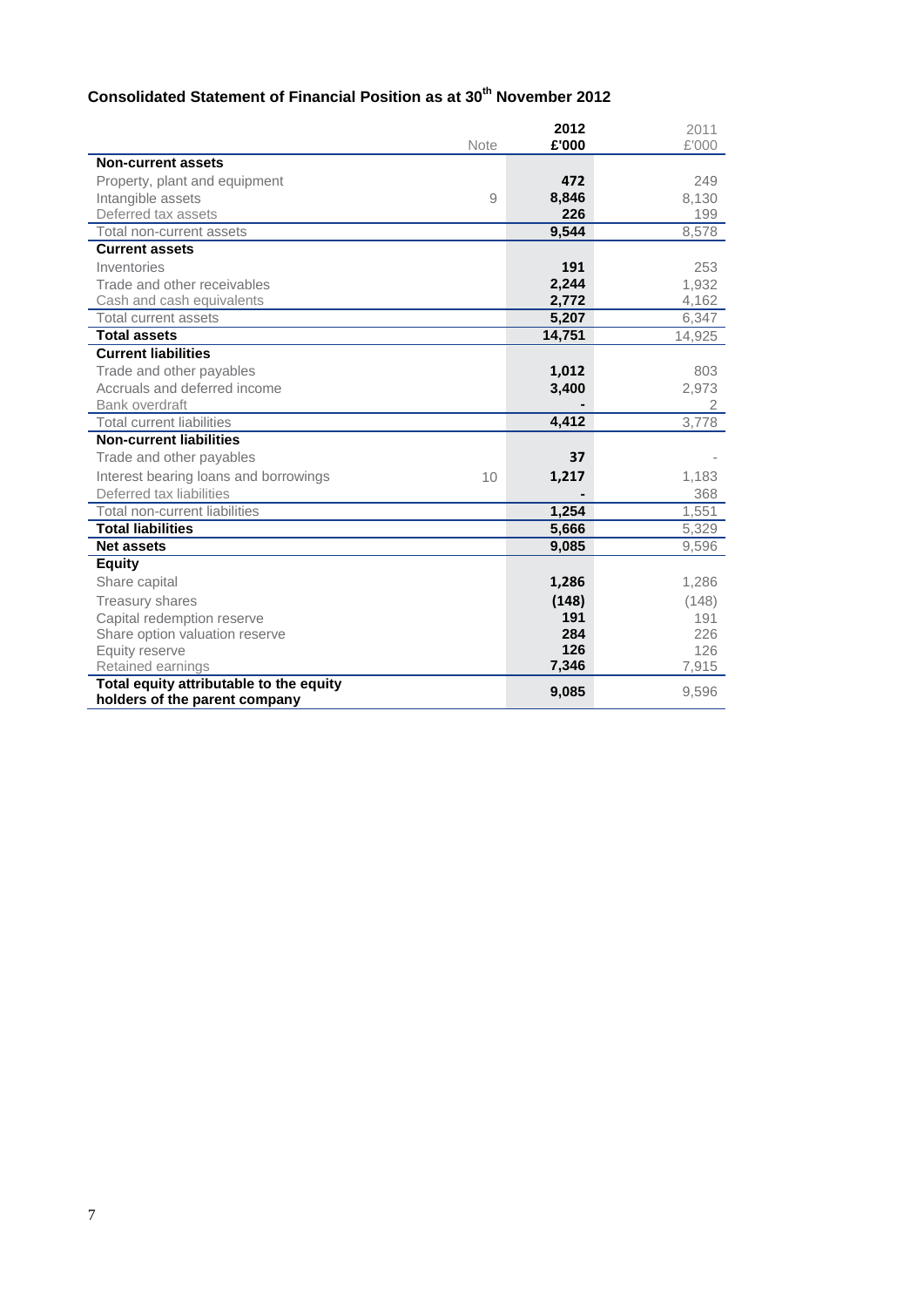# **Consolidated Statement of Changes in Equity for the Year Ended 30th November 2012**

Attributable to equity holders of the parent

|                                                                                                             |                         |                           | <b>Share</b>       | <b>Capital</b>        | <b>Share</b>      |                          |                             |              |
|-------------------------------------------------------------------------------------------------------------|-------------------------|---------------------------|--------------------|-----------------------|-------------------|--------------------------|-----------------------------|--------------|
|                                                                                                             | <b>Share</b><br>capital | <b>Treasury</b><br>shares | premium<br>account | redemption<br>reserve | option<br>reserve | <b>Equity</b><br>reserve | <b>Retained</b><br>earnings | <b>Total</b> |
|                                                                                                             | £'000                   | £'000                     | £'000              | £'000                 | £'000             | £'000                    | £'000                       | £'000        |
| Group                                                                                                       |                         |                           |                    |                       |                   |                          |                             |              |
| At 1 December 2010                                                                                          | 1,286                   |                           | 13,490             | 191                   | 319               | 176                      | (7,627)                     | 7,835        |
| Total comprehensive<br>income for the year<br>Capital re-                                                   |                         |                           |                    |                       |                   |                          | 2,101                       | 2,101        |
| organisation<br>Equity component of<br>convertible loan notes                                               |                         |                           | (13, 490)          |                       |                   |                          | 13,490                      |              |
| - equity portion<br>Share-based                                                                             |                         |                           |                    |                       |                   | (50)                     | 28                          | (22)         |
| payments<br>- lapsed/exercised<br>in year<br>Share-based<br>payments                                        |                         |                           |                    |                       | (32)              |                          | 32                          |              |
| - current year                                                                                              |                         |                           |                    |                       | 22                |                          |                             | 22           |
| Tax reversal relating<br>to share-based<br>payment<br>Dividends recognised                                  |                         |                           |                    |                       | (83)              |                          |                             | (83)         |
| as distributions to<br>owners                                                                               |                         |                           |                    |                       |                   |                          | (257)                       | (257)        |
| Treasury shares                                                                                             |                         | (148)                     |                    |                       |                   |                          | 148                         |              |
| At 30 November<br>2011                                                                                      | 1,286                   | (148)                     |                    | 191                   | 226               | 126                      | 7,915                       | 9,596        |
| At 1 December 2011                                                                                          | 1,286                   | (148)                     |                    | 191                   | 226               | 126                      | 7,915                       | 9,596        |
| Total comprehensive<br>loss for the year<br>Share-based<br>payments                                         |                         |                           |                    |                       |                   |                          | (114)                       | (114)        |
| - current year                                                                                              |                         |                           |                    |                       | 36                |                          |                             | 36           |
| Tax reversal relating<br>to share-based<br>payment<br>Dividends recognised<br>as distributions to<br>owners |                         |                           |                    |                       | 22                |                          | (455)                       | 22<br>(455)  |
|                                                                                                             |                         |                           |                    |                       |                   |                          |                             |              |
| At 30 November<br>2012                                                                                      | 1,286                   | (148)                     |                    | 191                   | 284               | 126                      | 7,346                       | 9,085        |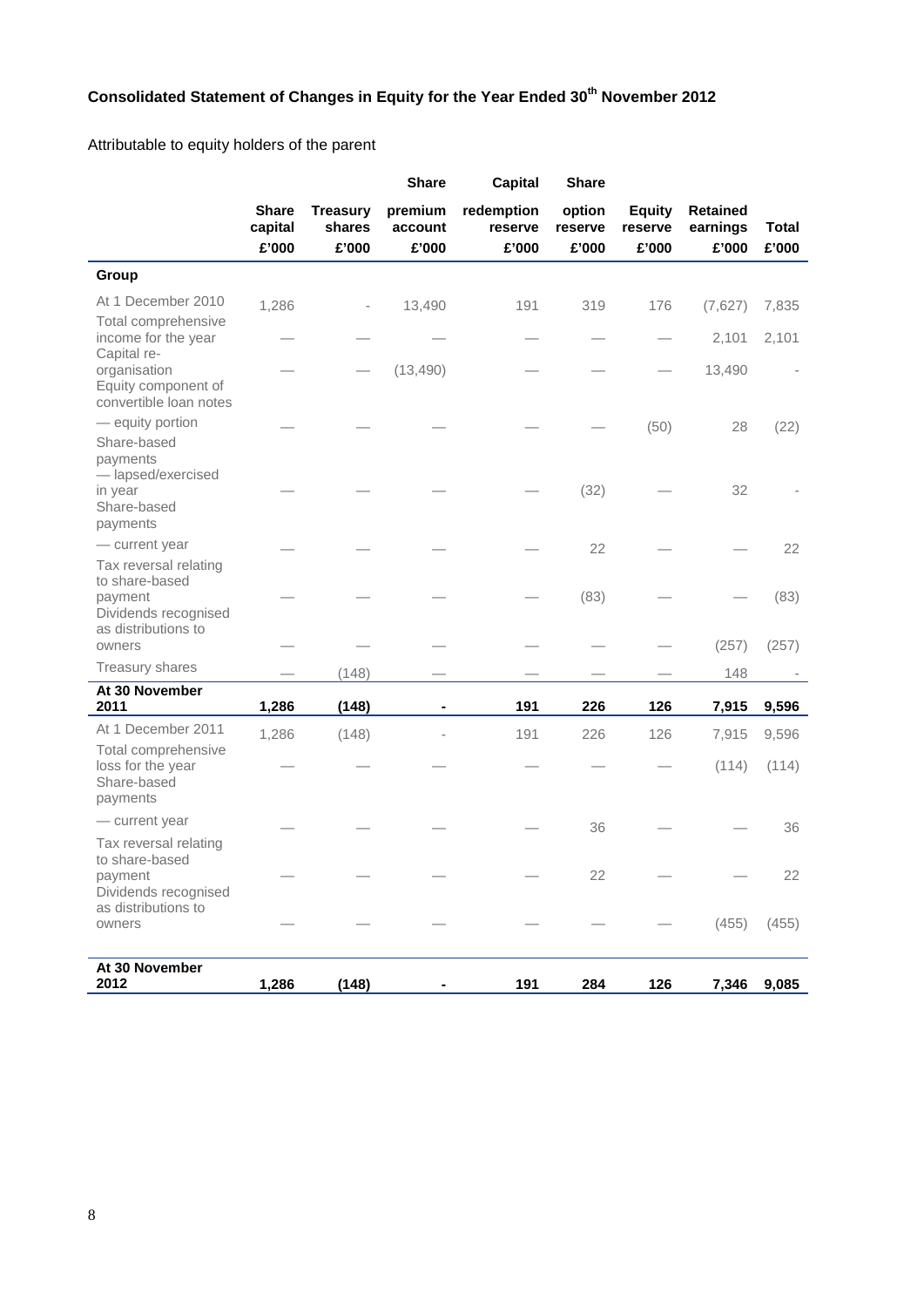# **Consolidated Cash Flow Statement for the Year Ended 30th November 2012**

|                                                                      | 2012         | 2011  |
|----------------------------------------------------------------------|--------------|-------|
|                                                                      | £'000        | £'000 |
| Loss for the year from continuing operations after tax               | (114)        | (91)  |
| Adjusted for:                                                        |              |       |
| Taxation                                                             | (383)        | (188) |
| Depreciation and amortisation                                        | 276          | 86    |
| Impairment of intangible assets                                      |              | 421   |
| Share option valuation charge                                        | 36           | 35    |
| Interest income                                                      | (23)         | (26)  |
| Interest expense                                                     | 130          | 149   |
| Loss on disposal of property, plant and equipment                    |              | 1     |
| Operating cash inflow before changes in working capital              | (78)         | 387   |
| (Increase)/decrease in trade and other receivables                   | (555)        | 286   |
| Decrease/(increase) in inventories                                   | 62           | (5)   |
| Increase in trade and other payables                                 | 634          | 126   |
| Net cash inflow from the continuing operations                       | 63           | 794   |
| <b>Taxation received</b>                                             | 20           | 61    |
| Net cash inflow from continuing activities                           | 83           | 855   |
| Cash flows from investing in continuing activities                   |              |       |
| Interest received                                                    | 23           | 26    |
| Acquisition of property, plant and equipment                         | (462)<br>243 | (134) |
| Proceeds of release of escrow (2011 sale of subsidiary (net))        | (715)        | 2,345 |
| Cost of software development                                         |              | (314) |
| Net cash inflow/(outflow) from investing in continuing<br>activities | (911)        | 1,923 |
| Cash flows from financing continuing activities                      |              |       |
| Interest paid                                                        | (80)         | (118) |
| Redemption of loan notes                                             |              | (500) |
|                                                                      |              |       |
| Repayment of borrowings                                              | (25)         | (25)  |
| Payment of dividend                                                  | (455)        | (257) |
| Net cash (outflow)/inflow from financing continuing<br>activities    | (560)        | (900) |
| Net increase in cash and cash equivalents                            | (1, 388)     | 1,878 |
| Cash from discontinued operations                                    |              | 68    |
| Opening cash and cash equivalents                                    | 4,160        | 2,214 |
| Closing cash and cash equivalents                                    | 2,772        | 4,160 |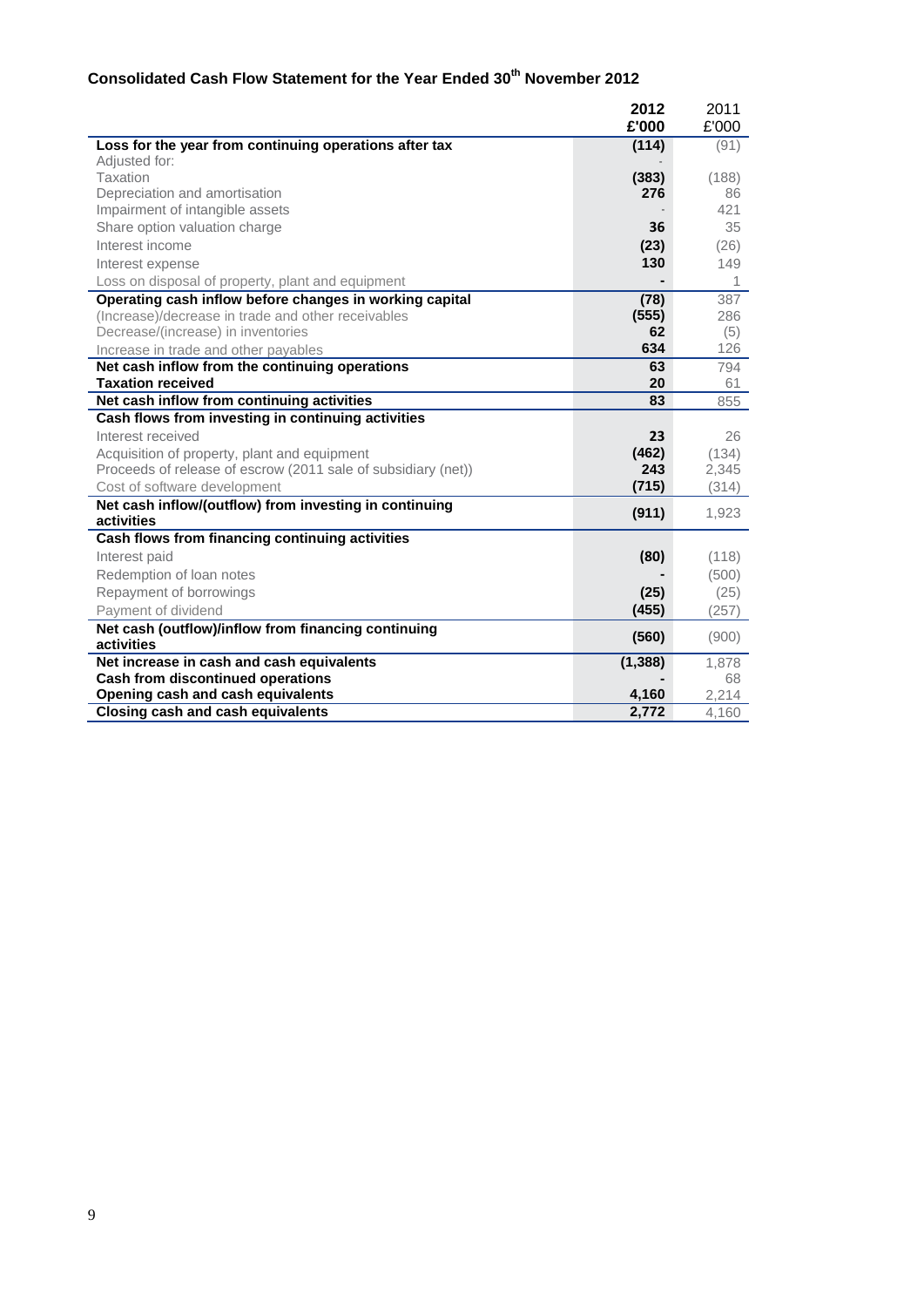### **1. BASIS OF PREPARATION**

This announcement has been prepared in accordance with the Company's accounting policies, which in turn are in accordance with International Financial Reporting Standards ("IFRS") as adopted by the European Union ("EU") applied in accordance with the provisions of the Companies Act 2006. IFRS is subject to amendment and interpretation by the International Accounting Standards Board ("IASB") and the IFRS Interpretations Committee and there is an ongoing process of review and endorsement by the European Commission. The accounting policies comply with each IFRS that is mandatory for accounting periods ended 30 November 2012.

The results are unaudited, however we do not expect there to be any difference between the numbers presented and those within the annual report.

The financial information set out above does not constitute the group's statutory accounts, but is derived from those accounts. The statutory accounts for the year ended 30 November 2011 have been delivered to the Registrar of Companies and those for 2012 will be delivered following the group's annual general meeting.

### **2**. **Basis of consolidation**

The group results comprise the financial statements of Access Intelligence plc and its subsidiaries as at  $30<sup>th</sup>$  November 2012. They are presented in Sterling and all values are rounded to the nearest thousand pounds (£'000).

#### **3. Revenue**

The group's revenue is primarily derived from the provision of services with the value of sales of goods being not significant in relation to total group revenue.

The group's revenue was split into the following territories:-

|                   | 2012  | 2011  |
|-------------------|-------|-------|
|                   | £'000 | £'000 |
| United Kingdom    | 7,412 | 6,699 |
| European Union    | 182   | 162   |
| Rest of the World | 459   | 372   |
|                   | 8,053 | 7,233 |

All non-current assets are held in the United Kingdom as they were in 2011.

No customer represents 10% or more of revenue as was the case in 2011.

#### **4. Segment reporting**

Segment information is presented in respect of the group's operating segments which are based upon the group's management and internal business reporting.

Inter-segment pricing is determined on an arm's length basis.

Segment results, assets and liabilities include items directly attributable to a segment as well as those that can be allocated on a reasonable basis. Unallocated items comprise mainly head office expenses.

Segment non-current asset additions show the amounts relating to property, plant and equipment and intangibles including goodwill.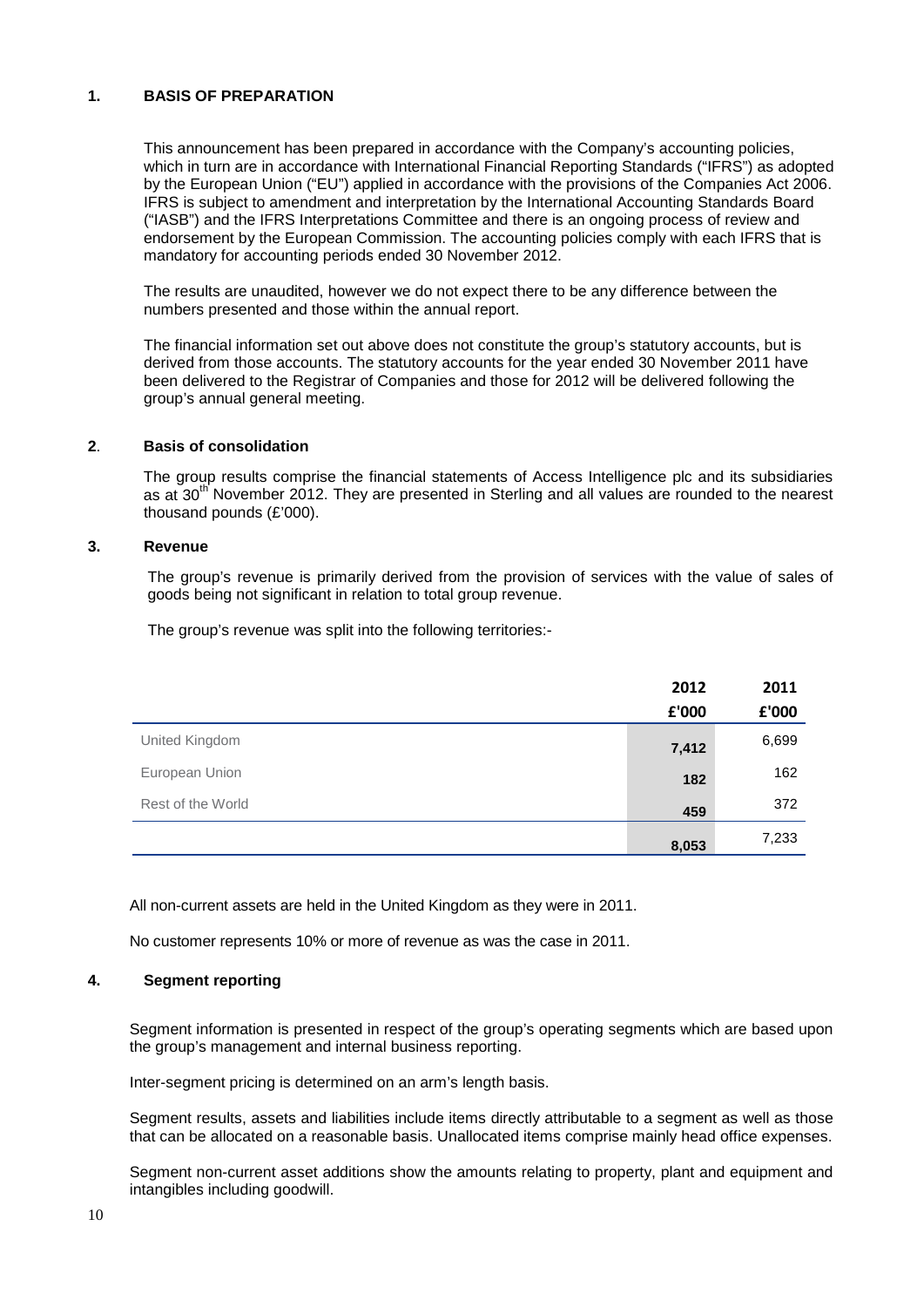### *Operating segments*

The group operating segments have been decided upon according to their revenue model and product or service offering. The software as a service segment derives its revenues from software licence sales and support and training revenues. The IT support services revenue derives from maintenance and back-up services. The segments are:-

- Software as a service
- IT support services
- Division in recovery AI Talent Ltd (formerly Cobent Ltd)<br>• Head Office
- Head Office

The segment information for the year ended 30 November 2012, is as follows:

| 2012                                              | <b>Software</b> |            |          |                      |                     |               |              |
|---------------------------------------------------|-----------------|------------|----------|----------------------|---------------------|---------------|--------------|
|                                                   | as a            | IT support | Head     | <b>AI Talent Ltd</b> | <b>Discontinued</b> | Consolidation |              |
|                                                   | service         | services   | office   | (Cobent Ltd)         | operations          | adjustment    | <b>Total</b> |
|                                                   | £'000           | £'000      | £'000    | £'000                | £'000               | £'000         | £'000        |
| External revenue                                  | 5,343           | 1,736      |          | 974                  |                     |               | 8,053        |
| Internal revenue                                  |                 | 263        |          |                      |                     | (263)         |              |
| Operating profit/(loss)<br>Re-allocation of       | 1,072           | 173        | (1, 365) | (236)                |                     | (34)          | (390)        |
| exceptional costs<br>Internal dividend            |                 |            |          |                      |                     |               |              |
| Finance income                                    | 11              | 1          | 11       |                      |                     |               | 23           |
| <b>Finance Costs</b>                              |                 |            | (125)    | (5)                  |                     |               | (130)        |
| Taxation                                          | 107             | 10         | 210      | 19                   |                     | 37            | 383          |
| Profit from discontinued<br>operations            |                 |            |          |                      |                     |               |              |
| Profit/(loss) after taxation                      | 1,190           | 184        | (1, 269) | (222)                |                     | 3             | (114)        |
| Reportable segment<br>assets                      | 7,726           | 1,456      | 10,355   | 421                  |                     | (5,207)       | 14,751       |
| Reportable segment<br>liabilities                 | 3,292           | 857        | 4,081    | 1,194                |                     | (3,758)       | 5,666        |
| <b>Other information:</b>                         |                 |            |          |                      |                     |               |              |
| Additions to property, plant<br>and equipment     | 67              | 129        | 212      | 3                    |                     | (34)          | 377          |
| Depreciation and<br>amortisation<br>Impairment of | 152             | 77         | 33       | 14                   |                     |               | 276          |
| development cost                                  |                 |            |          |                      |                     |               |              |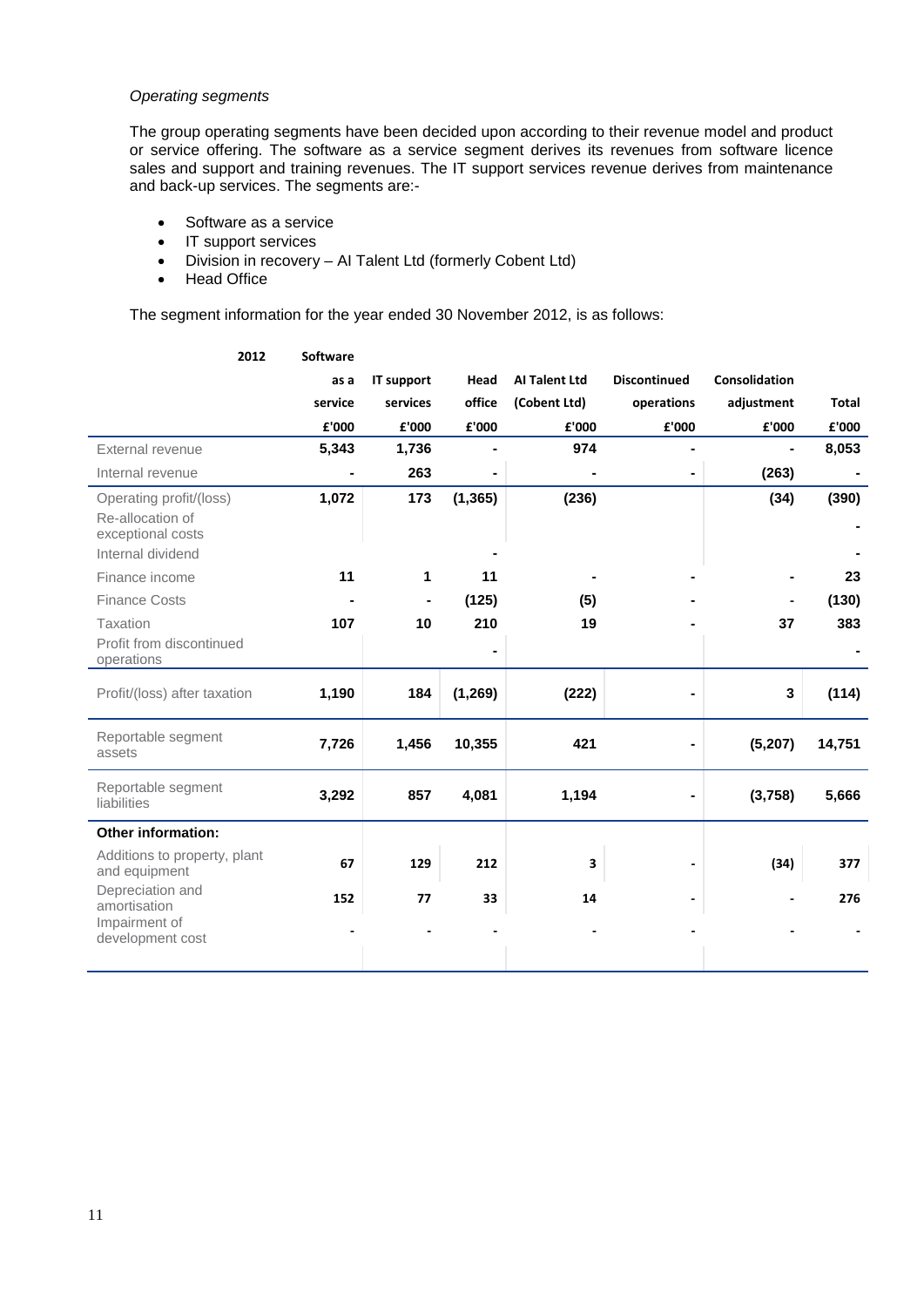### **2011**

|                |                      |                                  | Al Talent                         |                           |               |                            |
|----------------|----------------------|----------------------------------|-----------------------------------|---------------------------|---------------|----------------------------|
| Software as a  |                      | Head                             | (Cobent                           | Discontinued              | Consolidation |                            |
| service        | services             | office                           | Ltd)                              | operations                | adjustment    | Total                      |
|                |                      |                                  |                                   |                           |               |                            |
| £'000          | £'000                | £'000                            | £'000                             | £'000                     | £'000         | £'000                      |
| 4,369          | 1,895                |                                  | 969                               |                           |               | 7,233                      |
| 5              | 15                   | $\blacksquare$                   |                                   | $\blacksquare$            | (20)          |                            |
| 1,162          | 210                  | (803)                            | (656)                             | $\blacksquare$            | (69)          | (156)                      |
|                | $\blacksquare$       | 283                              | (283)                             | $\blacksquare$            |               |                            |
| (350)          | (100)                | 450                              |                                   | $\blacksquare$            |               |                            |
| 17             | 1                    | 8                                |                                   |                           |               | 26                         |
|                | $\blacksquare$       | (144)                            | (5)                               |                           |               | (149)                      |
| 23             | (6)                  | 179                              | 170                               | $\blacksquare$            | (178)         | 188                        |
| $\blacksquare$ |                      |                                  |                                   | 2,192                     |               | 2,192                      |
|                |                      |                                  |                                   |                           |               |                            |
| 852            | 105                  | (27)                             | (774)                             | 2,192                     | (247)         | 2,101                      |
|                |                      |                                  |                                   |                           |               | 15,009                     |
|                |                      |                                  |                                   |                           |               |                            |
|                |                      |                                  |                                   |                           |               | 5,311                      |
|                |                      |                                  |                                   |                           |               |                            |
|                |                      |                                  |                                   |                           |               |                            |
| 65             | 57                   | 12                               |                                   |                           |               | 134                        |
|                |                      |                                  |                                   |                           |               |                            |
|                |                      |                                  |                                   |                           |               | 208                        |
|                |                      | $\blacksquare$                   | 299                               | $\blacksquare$            |               | 299                        |
|                |                      |                                  |                                   |                           |               |                            |
|                | 6,249<br>2,736<br>81 | IT support<br>1,482<br>972<br>37 | 11,660<br>3,858<br>$\blacksquare$ | Ltd<br>481<br>1,138<br>21 |               | (4, 863)<br>(3, 393)<br>69 |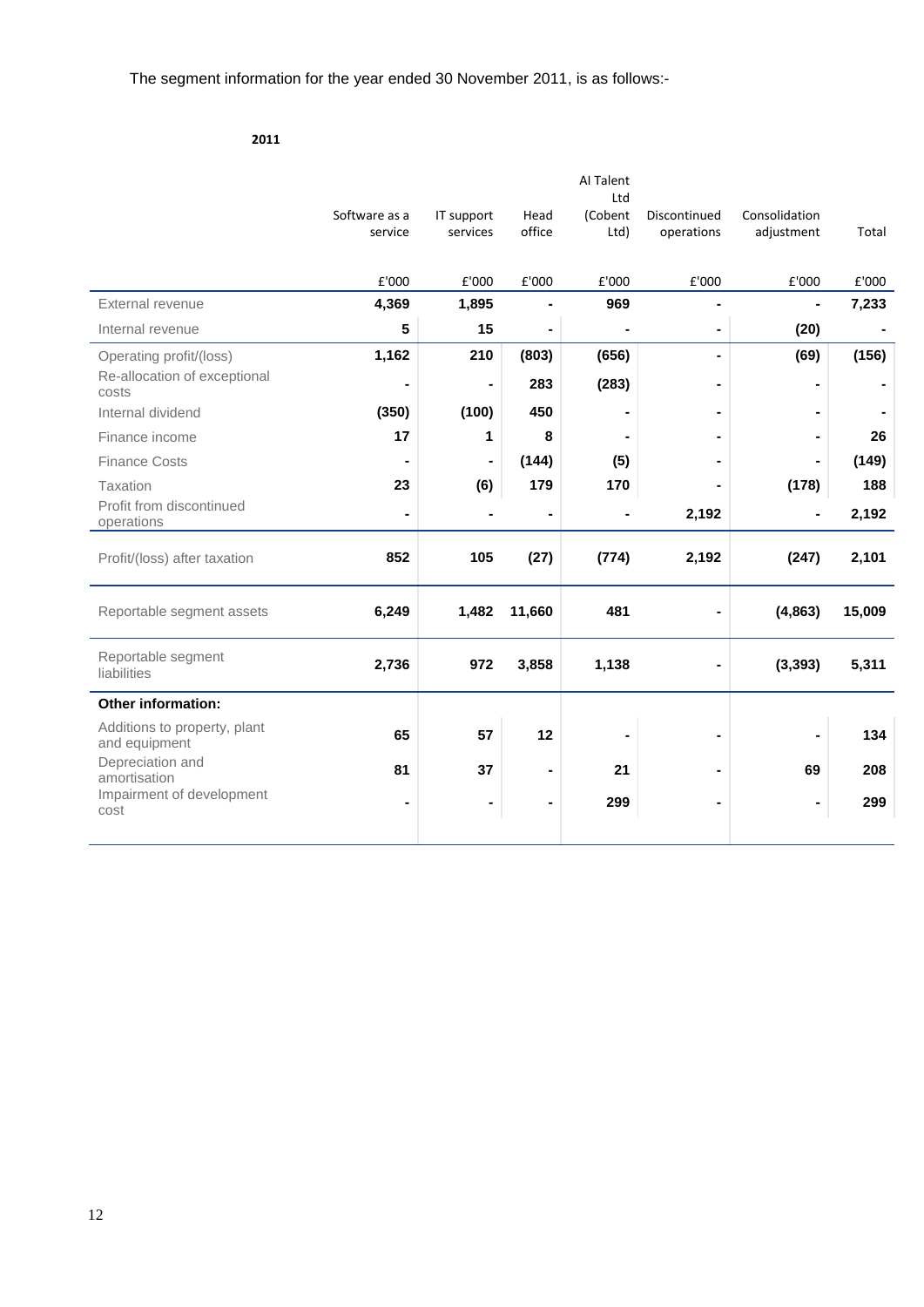# **5. Operating loss**

# Operating loss is stated after charging:-

|                                                                | 2012  | 2011  |
|----------------------------------------------------------------|-------|-------|
|                                                                | £'000 | £'000 |
| Depreciation of property, plant and equipment                  | 154   | 86    |
| Amortisation of development costs                              | 37    | 54    |
| Amortisation of brand values                                   | 68    | 68    |
| Amortisation of software licence                               | 17    |       |
| Loss on disposal of property, plant and equipment              | 23    | 1     |
| Exceptional costs (see below)                                  | 446   | 633   |
| Operating lease charges - land and buildings                   | 398   | 262   |
| Acquisition costs                                              |       |       |
| Auditor's remuneration (see below)                             | 60    | 68    |
| Share based payments                                           | 36    | 35    |
| Research and development and other technical expenditure - p&l | 1,224 | 325   |
| (a further £706k (2011: £314k) was capitalised)                |       |       |
| Cost of inventories                                            | 400   | 513   |
| Provision/(release of provision) for receivables               | 50    | (16)  |
| Impairment losses and (recoveries) on trade receivables        |       | (31)  |

The exceptional costs are made up of the following:

|                                                                    | 2012           | 2011  |
|--------------------------------------------------------------------|----------------|-------|
|                                                                    | £'000          | £'000 |
| Compensation for loss of office - director                         | -              | 30    |
| Compensation and notice payments - all staff                       | 180            | 122   |
| Impairment of development cost                                     | -              | 299   |
| Recruitment and temporary staff fees                               | 213            | 78    |
| Legal Costs                                                        | $\blacksquare$ | 24    |
| Legal costs on the sale and purchase agreement & lease termination | 53             | 80    |
|                                                                    | 446            | 633   |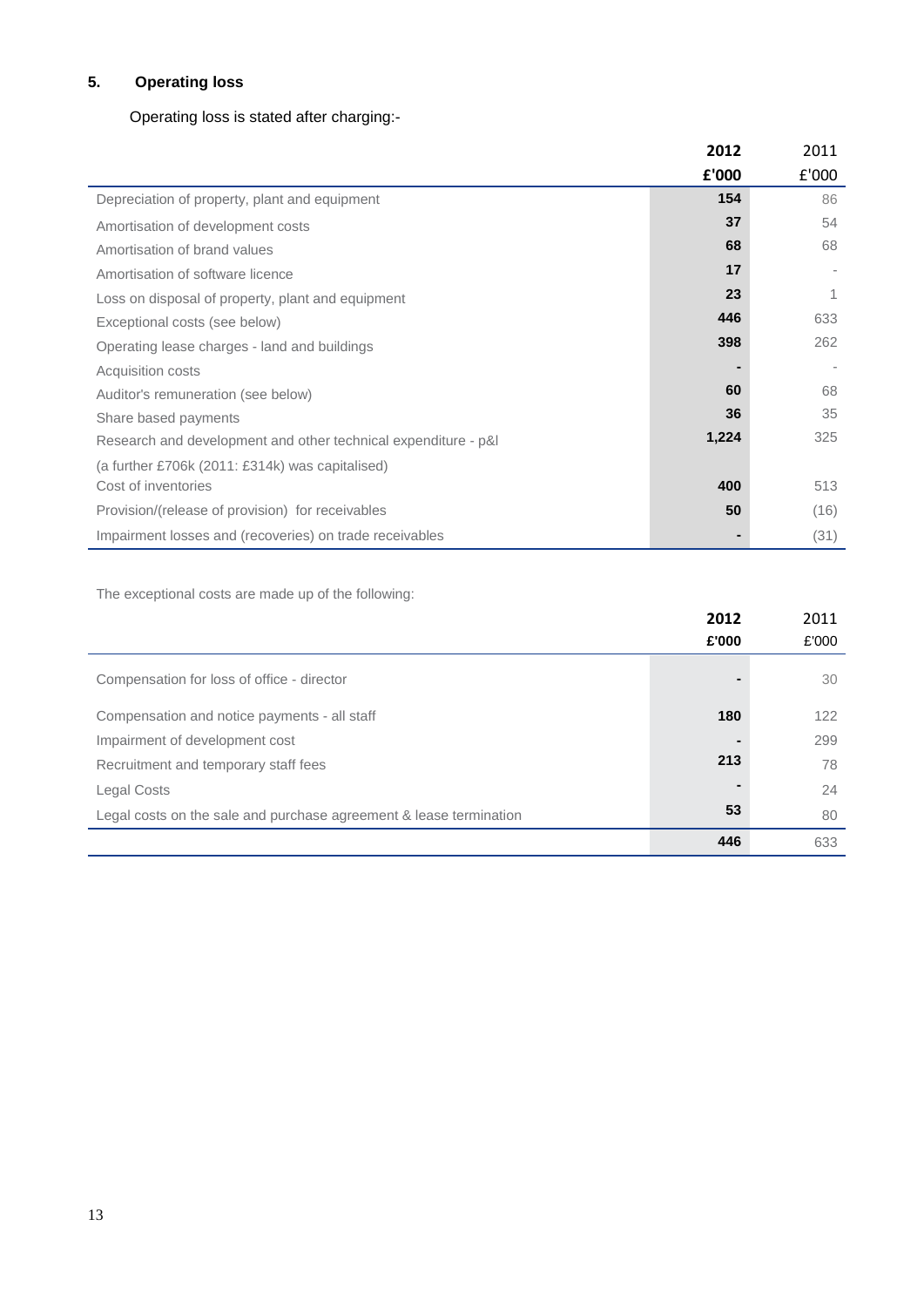|                                                   | 2012  | 2011  |
|---------------------------------------------------|-------|-------|
|                                                   | £'000 | £'000 |
| Current income taxes (credit)/charge:             |       |       |
| UK corporation tax credit for the year            |       |       |
| Adjustment in respect of prior year               | (10)  | 30    |
| Total current income tax (credit)/charge          | (10)  | 30    |
|                                                   |       |       |
| Deferred tax                                      |       |       |
| Impact of change in tax rate                      | (11)  | (10)  |
| Origination and reversal of temporary differences | (362) | (161) |
| Adjustment in respect of prior year               |       | (47)  |
| Total deferred tax                                | (373) | (218) |
| Total tax credit                                  | (383) | (188) |

As shown above, the tax assessed on the loss on ordinary activities for the year is higher than (2011: higher) the standard rate of corporation tax in the UK of 24% (2011: 26%).

The differences are explained as follows:

| <b>Factors affecting tax credit</b>                                         | 2012<br>£'000 | 2011<br>£'000 |
|-----------------------------------------------------------------------------|---------------|---------------|
| Loss on ordinary activities before tax                                      | (497)         | (279)         |
| Loss on ordinary activities by effective rate of tax of 24.7% (2010: 26.7%) | (122)         | (74)          |
| Expenses not deductible for tax purposes and other temporary differences    | 22            | 37            |
| Adjustment in respect of prior year                                         | (10)          | (17)          |
| Additional R&D claim CTA 2009                                               | (273)         | (134)         |
| <b>Total tax credit</b>                                                     | (383)         | (188)         |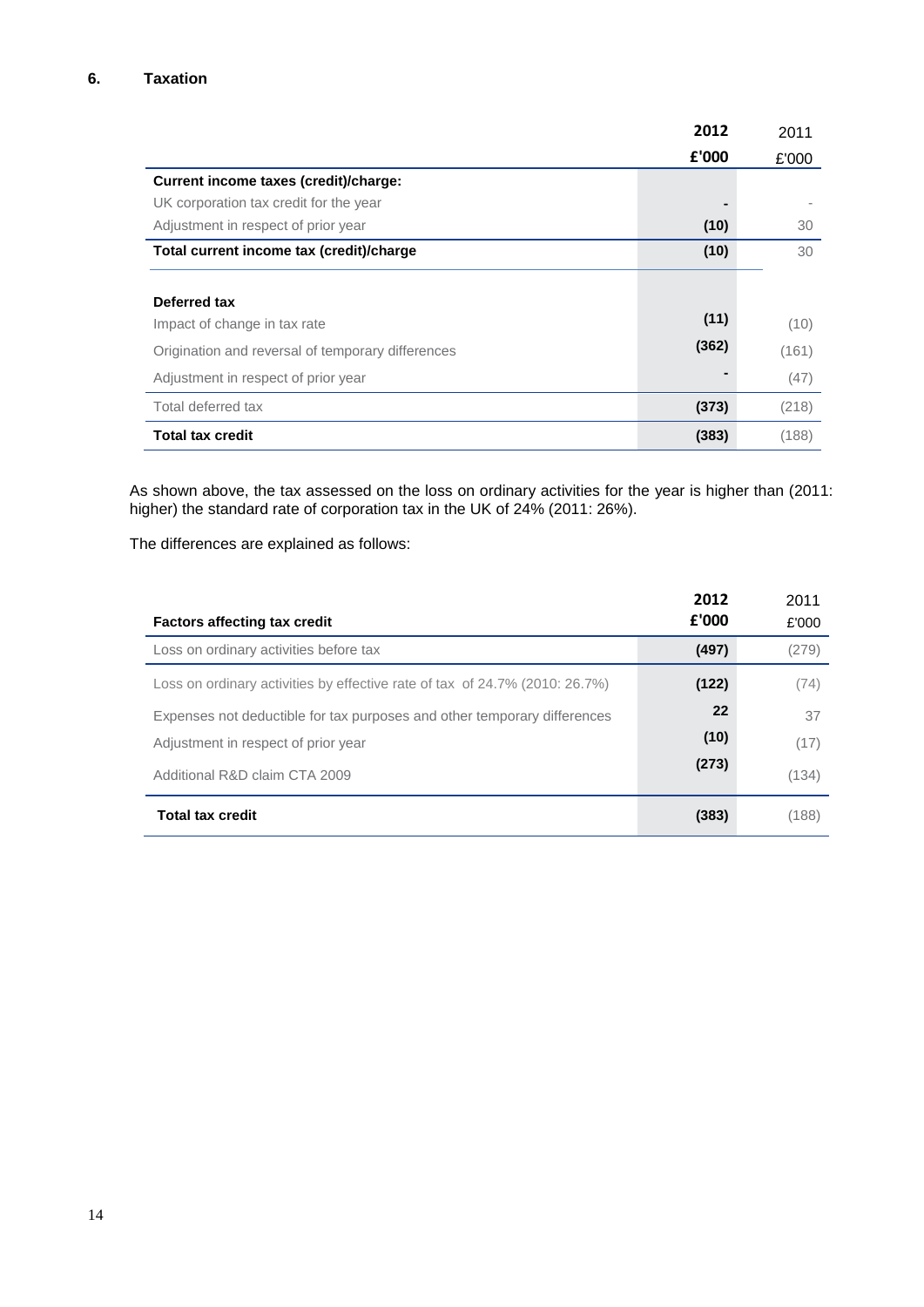# **7. Discontinued Operations**

During the year ended 30 November 2012 there were no disposals or discontinued operations.

On 30 June 2011 the Group sold the share capital of Solcara Limited for £2,500,000 less costs and a subsequent £110,623 working capital adjustment. This company was the legal market arm of Solcara Ltd purchased by the Group in November 2008. The Spotlight and ControlPoint products had been transferred to other parts of our Group in December 2009.

|                                                                                                                                                                          | 2012  | 2011                            |
|--------------------------------------------------------------------------------------------------------------------------------------------------------------------------|-------|---------------------------------|
|                                                                                                                                                                          | £'000 | £'000                           |
| Profit from discontinued operations                                                                                                                                      |       | 2,192                           |
| Cash used in discontinued operations                                                                                                                                     |       | 68                              |
|                                                                                                                                                                          | 2012  | 2011                            |
| <b>Results of discontinued operation</b>                                                                                                                                 | £'000 | £'000                           |
| Revenue<br><b>Expenses</b>                                                                                                                                               |       | 541<br>(673)                    |
| Results from operating activities<br>Financial expense                                                                                                                   |       | (132)<br>2                      |
| Pre-tax (loss)/profit of the discontinued operation<br>Related tax expense                                                                                               |       | (130)                           |
| Loss after tax of discontinued operations<br>Consideration received, satisfied in cash<br>Net assets of the Group disposed of<br>Costs directly attributable to disposal |       | (130)<br>2,610<br>(250)<br>(38) |
| Profit/(loss) after tax for the period                                                                                                                                   |       | 2,192                           |
|                                                                                                                                                                          |       |                                 |
| Basic profit per share                                                                                                                                                   |       | 1.0 <sub>p</sub>                |
| Diluted profit per share                                                                                                                                                 |       | 0.8p                            |

| Effect of disposal on the financial position of the Group | 2012<br>£'000 | 2011<br>£'000 |
|-----------------------------------------------------------|---------------|---------------|
| Property, plant and equipment                             |               | 3             |
| Trade and other receivables                               |               | 153           |
| Cash and cash equivalents                                 |               | 227           |
| Trade and other payables                                  |               | (191)         |
| Accruals                                                  |               | (224)         |
|                                                           |               |               |
| Net (liabilities)/assets at date of disposal              |               | (32)          |
| Associated goodwill disposed of                           |               | 282           |
| Net assets of Group disposed of                           |               | 250           |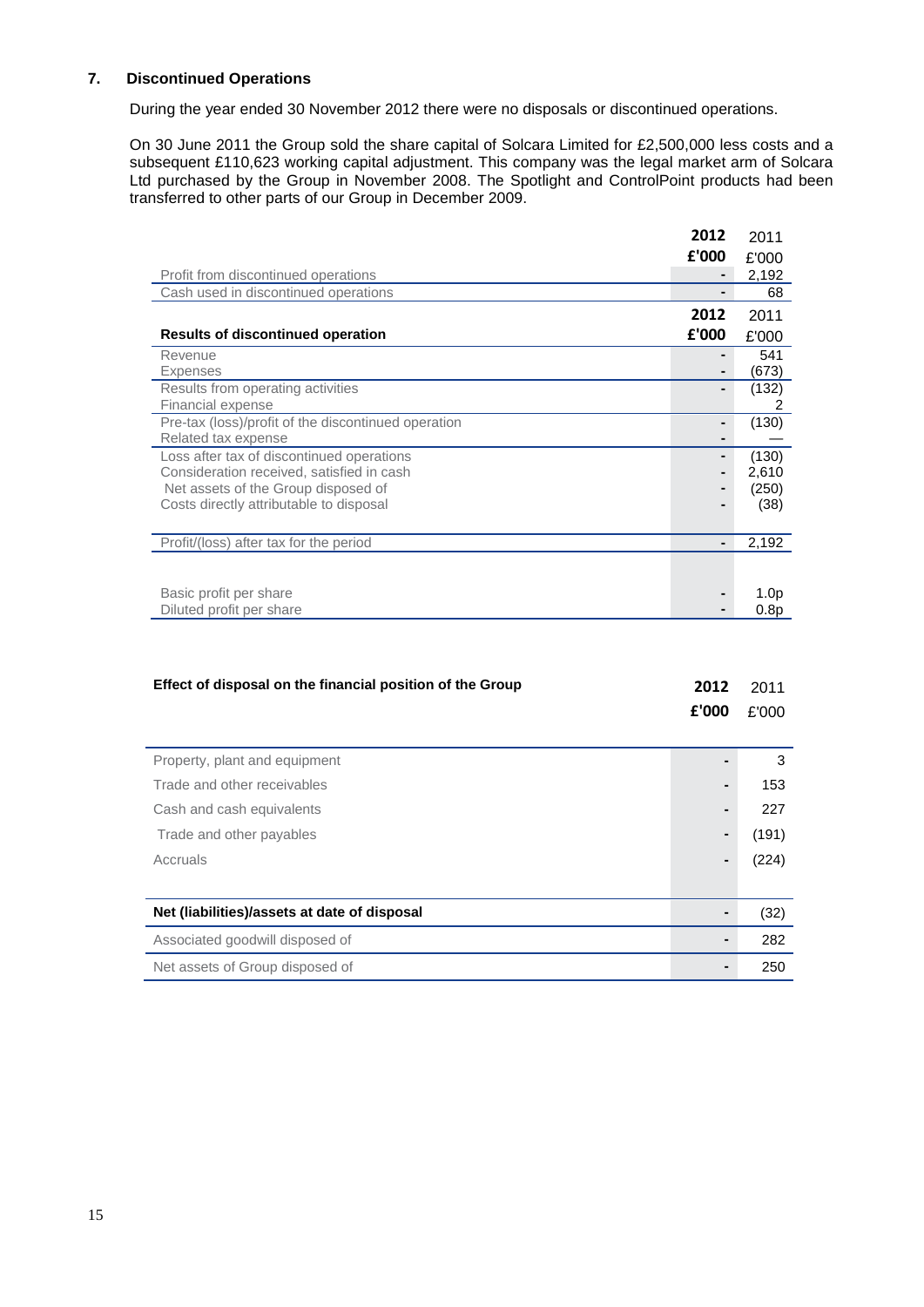### **8. Earnings per share**

The calculation of earnings per share is based upon the loss for the continuing and discontinued business after taxation of £114,000 (2011: profit of £2,101,000) divided by the weighted average number of ordinary shares in issue during the year which was 227,604,029 (2011: 251,581,201). The loss for continuing operations of the Group of £114,000 (2011: loss of £91,000). The weighted average number of ordinary shares used in the calculation of diluted earnings per share is 296,536,627 (2011: 329,197,511), taking account of the effect of potentially dilutive share options granted under the Company's share option schemes and convertible loan notes issued.

This has been computed as follows:

|                                                                                                                      |                               | 2012                                    |                              | 2011                                  |                                         |                                     |
|----------------------------------------------------------------------------------------------------------------------|-------------------------------|-----------------------------------------|------------------------------|---------------------------------------|-----------------------------------------|-------------------------------------|
|                                                                                                                      | Loss<br>after<br>tax<br>£'000 | Weighted<br>average no.<br>οf<br>shares | Loss per<br>share<br>(pence) | Profit<br>after after<br>tax<br>£'000 | Weighted<br>average no.<br>οf<br>shares | Earnings<br>per<br>share<br>(pence) |
| <b>Continuing and discontinued</b><br>operations<br>(Loss)/earnings<br>attributable to ordinary<br>shareholders from |                               |                                         |                              |                                       |                                         |                                     |
| continuing activities<br>Dilutive effect of options<br>Dilutive effect of loan note<br>conversion                    | (114)<br>n/a<br>n/a           | 227,604,029<br>n/a<br>n/a               | (0.05)<br>n/a<br>n/a         | 2,101<br>۰<br>۰                       | 251,581,201<br>35.955.351<br>41,660,959 | 0.84                                |
| Diluted (loss)/earnings per share<br>for the year                                                                    | (114)                         | 227,604,029                             | (0.05)                       | 2,101                                 | 329,197,511                             | 0.64                                |

On the 21 September 2011 29,666,667 shares were returned to the Company and were held in Treasury at the year end. Once in treasury they were removed from the earnings per share calculation.

The total number of options and warrants granted at 30 November 2012 of 38,543,208 would generate £1,172,448 in cash if exercised. At 30 November 2012 they were all priced above the mid-market closing price of 3.03p per share.

At the 30 November 2012 9,954,314 staff options were eligible for exercising at an average price of 3.7p. Also eligible for exercising are the 21,300,000 warrants priced at 2.75p per share held by M Jackson, D Lowe and Elderstreet VCT plc consequent to their investment in October 2008.

The outstanding loan notes will be redeemed at par or convert to 31,250,000 shares in June 2014.

In 2012 and 2011 potential ordinary shares from the share option schemes and convertible loan notes have an anti-dilutive effect due to the Group being in a loss position. As a result, dilutive loss per share is disclosed as the same value as basic loss per share.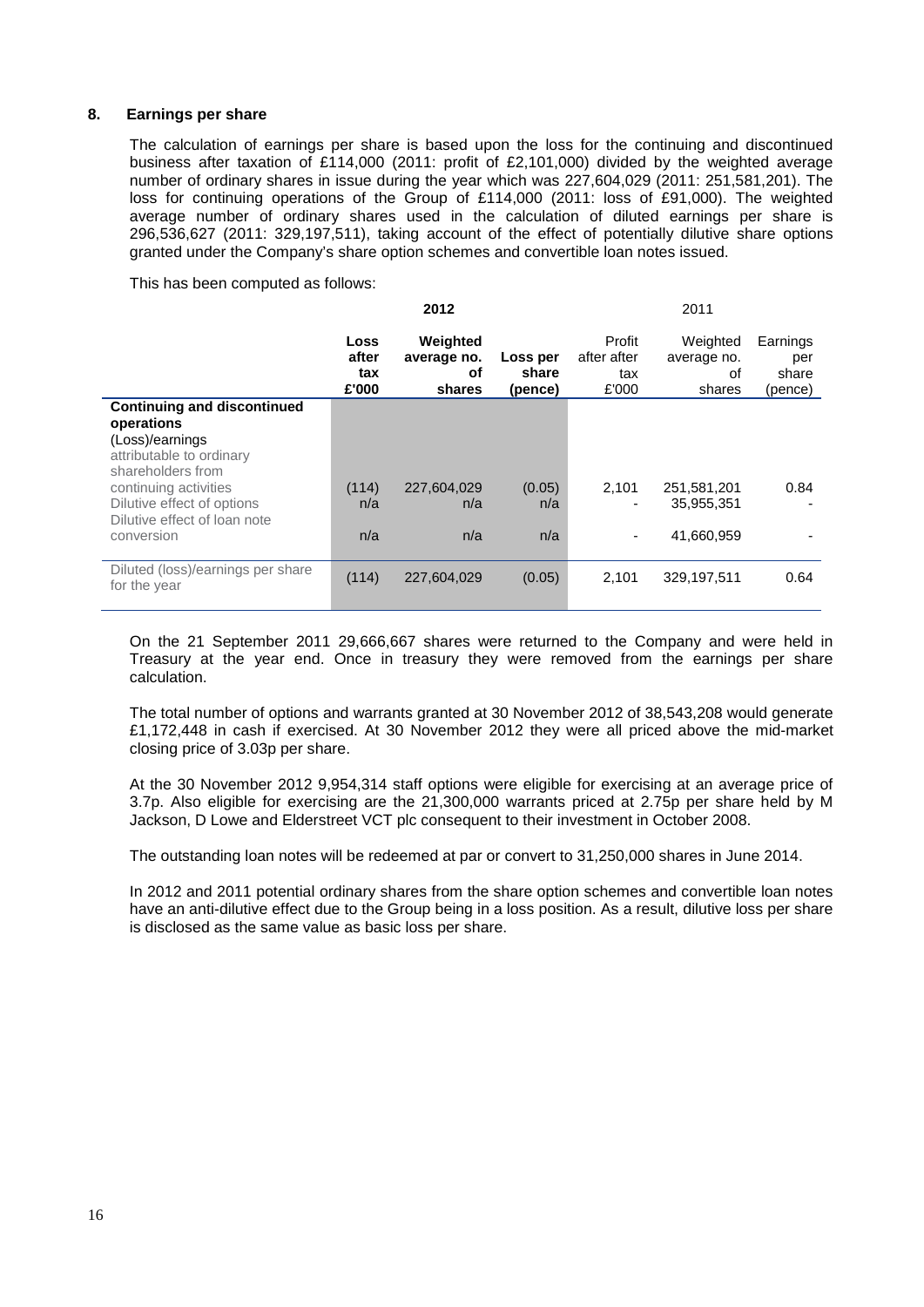# **9. Intangible Fixed Assets**

|                                    | <b>Brand</b> |          | Development | Software |        |
|------------------------------------|--------------|----------|-------------|----------|--------|
|                                    | value        | Goodwill | costs       | Licences | Total  |
|                                    | £'000        | £'000    | £'000       | £'000    | £'000  |
| Cost                               |              |          |             |          |        |
| At 1 December 2010                 | 1,369        | 12,287   | 413         |          | 14,069 |
| Capitalised during the year        |              |          | 314         |          | 314    |
| Disposal of subsidiary             |              | (282)    |             |          | (282)  |
| At 30 November 2011                | 1,369        | 12,005   | 727         |          | 14,101 |
| At 1 December 2011                 | 1,369        | 12,005   | 727         |          | 14,101 |
| Capitalised during the year        |              |          | 706         | 132      | 838    |
| Disposal of subsidiary             |              |          |             |          |        |
| At 30 November 2012                | 1,369        | 12,005   | 1,433       | 132      | 14,939 |
| <b>Amortisation and impairment</b> |              |          |             |          |        |
| At 1 December 2010                 |              | 5,550    |             |          | 5,550  |
| Amortisation in year               | 68           |          | 54          |          | 122    |
| Impairment in year                 |              |          | 299         |          | 299    |
| At 30 November 2011                | 68           | 5,550    | 353         |          | 5,971  |
| At 1 December 2011                 | 68           | 5,550    | 353         |          | 5,971  |
| Amortisation in year               | 68           |          | 37          | 17       | 122    |
| Impairment in year                 |              |          |             |          |        |
| At 30 November 2012                | 136          | 5,550    | 390         | 17       | 6,093  |
| <b>Net Book Value</b>              |              |          |             |          |        |
| At 30 November 2012                | 1,233        | 6,455    | 1,043       | 115      | 8,846  |
| At 30 November 2011                | 1,301        | 6,455    | 374         |          | 8,130  |

# **Annual impairment testing for cash-generating units ("CGUs") containing goodwill**

For the purpose of impairment testing, goodwill is allocated to the Group's operating segments which represent the lowest level within the Group at which the goodwill is monitored for internal management accounts purposes, these represent the CGUs. The impairment tests were performed at the CGU level on the basis of value in use.

The review of useful life assessment for the brands during 2011 resulted in a change from indefinite to finite useful life of 20 years. The aggregate carrying amounts of goodwill and brand allocated to each unit are: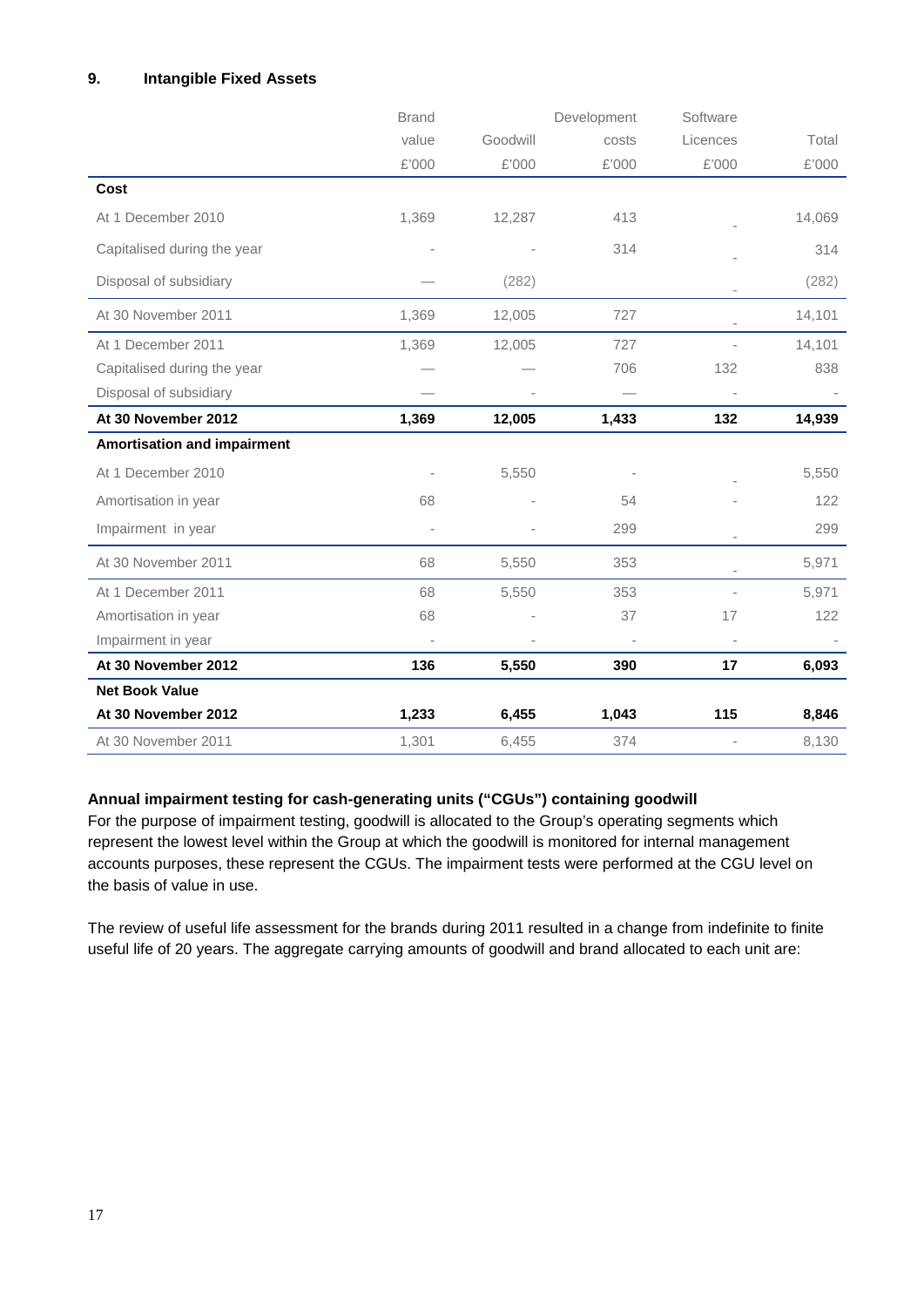The aggregate carrying amounts of goodwill and brand allocated to each unit are:-

|                                                               | Goodwill | Goodwill | <b>Brands</b>  | <b>Brands</b> |
|---------------------------------------------------------------|----------|----------|----------------|---------------|
|                                                               | 2012     | 2011     | 2012           | 2011          |
|                                                               | £'000    | £'000    | £'000          | £'000         |
| Software as a service                                         | 3,050    | 3,050    | 1,080          | 1,140         |
| <b>IT Support Services</b>                                    | 800      | 800      | $\blacksquare$ |               |
| Division in recovery - Al Talent Ltd<br>(formerly Cobent Ltd) | 2,605    | 2,605    | 153            | 161           |
|                                                               | 6,455    | 6,455    | 1,233          | 1,301         |

In the impairment testing of goodwill, the value in use was determined by discounting the future cash flows generated from the continuing operation of the business segment and was based on the following assumptions:

- For each CGU cash flows were projected based on a detailed bottom-up budget for 2013 and extrapolated forecasts at growth rates and assumptions approved by management to provide a ten year group trading forecast. An approved forecast of ten years is considered to be justified because of the size and nature of the markets in which the Group's products are sold. The carrying value is fully covered by this ten year forecast period and therefore no terminal value or terminal growth rate has been applied.
- Cash flows were estimated based on a revenue growth rate in a range of between 10% and 40% per annum in each year from 2 to 10, and an increasing cost base in a range of between 2% and 40% per annum. These rates of revenue growth are based upon management expectations for the group companies and have been decided upon company by company. Some companies are relatively early stage whilst others are more mature, though all are considered to be growing due to the ongoing or recent investment in sales and marketing and product development.
- Specifically, the cost base has had the following growth rate ranges applied: cost of sales between 5% and 40%, staff costs between 3% and 25% and other operating costs at between 2% and 20%
- The discount rate used in the value in use calculation is 11% (2011: 11%).

In addition to revenue growth, the key assumptions used in the impairment testing were:

- Gross margins remain consistent over the ten year period driven many by budgeted expectation and not factoring synergies through technical advances. Management consider this to be a prudent assumption.
- 60% of costs relate to employment costs which are therefore the key cost driver. Our experience has been that in the recent low inflation years we have been able to hold salary increases to 3% levels. Certain subsidiaries are expected to grow significantly over the next few years and will need to build their infrastructure accordingly. In these cases our costs have been assumed to rise by up to 25%.

In overall terms the directors view the key sensitivities to be sales growth as other costs can largely be controlled and predicted. In terms of all CGUs considered, there remains significant headroom in the discounted future cash flows against their respective carrying value of goodwill, except for in the case of AI Talent Ltd, which has been in turnaround for some time. In May 2012, AI Talent Ltd came under direct control of the Chief Operating Officer and was relocated within the head office in London. Several changes to staff were made and the new team have made considerable progress. In terms of key sensitivities for AI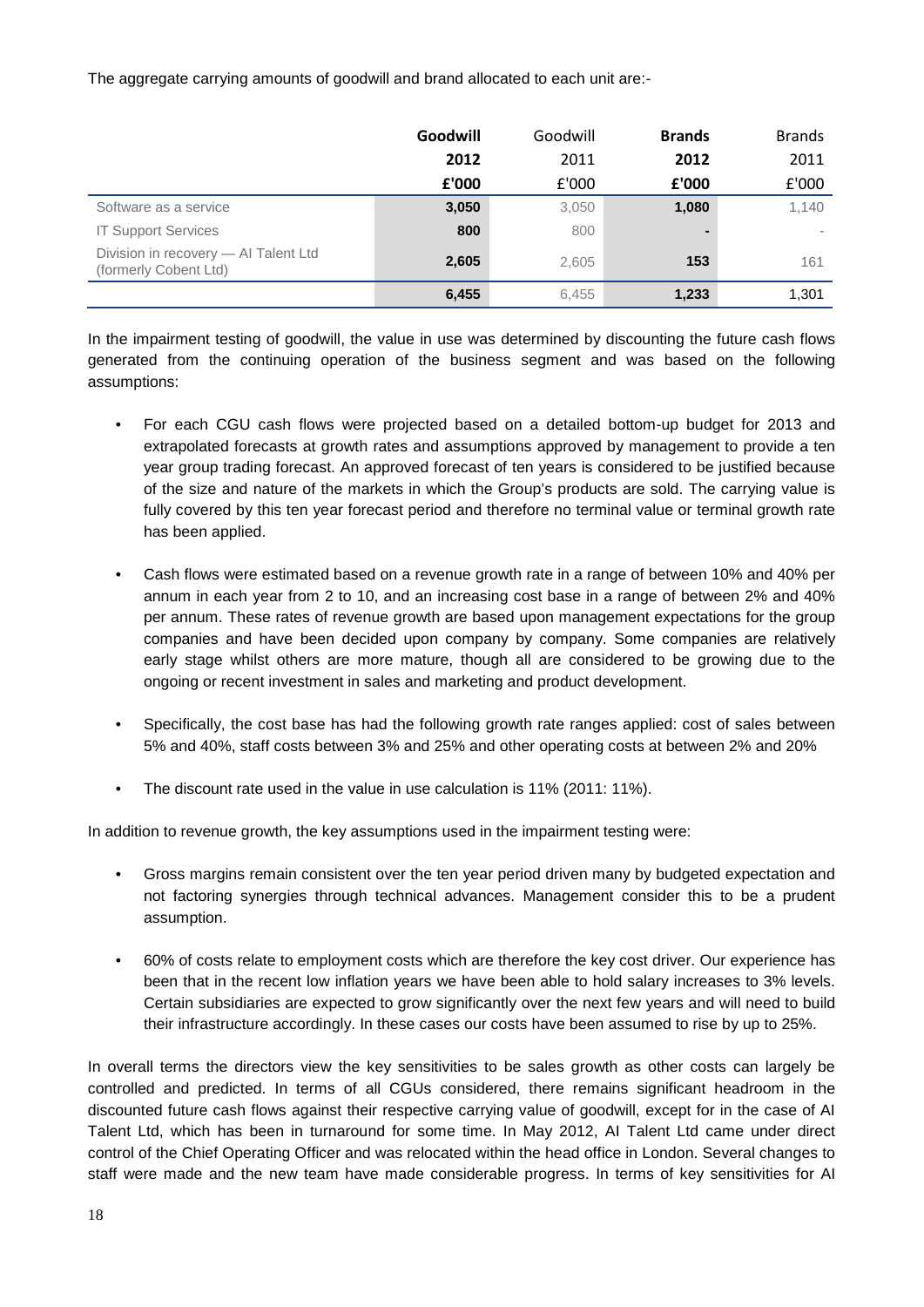Talent Ltd, sales growth would need to fall to 11%, from the projected 20% to trigger the risk of impairment to the carrying value of goodwill.

Specifically, in the case of AI Talent Ltd (formerly Cobent Ltd) the directors have projected based on a detailed bottom-up budget for 2013 and extrapolated forecasts at growth rates and assumptions approved by management to provide a ten year group trading forecast, with the following assumptions:

- Discount rate at 11%
- Longer term revenue growth rate of 20%, costs of sales growth at 20% to maintain a constant margin as budgeted for 2013, staff cost growth at between 3% and 10% reflecting new hires in the sales team and long term other operating cost growth rate of 4%.

The directors are satisfied that the current value in use is justified.

### **Development Costs**

An impairment review using value in use calculations, took place of the capitalised development costs in 2012 and no impairment was considered necessary as the development projects' discounted future cash flows exceeded the carrying value of the capitalised development costs. In 2011, an impairment review was conducted relating to the document management system (CDM) carried by AI Talent Ltd (formerly Cobent Ltd). As part of the reorganisation of Cobent Ltd in 2011 it has become clear that although this software has been sold on a stand alone basis it is better offered to clients as an additional feature of our learning management system AI Talent. As a result of this it is no longer possible to forecast revenues specifically associated with CDM and as a result the directors impaired the remaining development cost of £299,000 fully in 2011.

The directors considered that there were no further indicators of impairment relating to the remaining development costs.

### **10**. **Other interest bearing loans and borrowings**

|                        | 2012  | 2011  |
|------------------------|-------|-------|
|                        | £'000 | £'000 |
| <b>Non-current</b>     |       |       |
| Former employee's loan |       |       |
| Convertible loan notes | 1.217 | l.181 |

On 30 June 2009 £1,750,000 convertible loan notes were issued. The notes are redeemable at par or convertible to ordinary shares at 4p per ordinary share on or before maturing 30 June 2014 and carry a coupon of 6% per annum, payable semi-annually until such time as they were repaid or converted in accordance with their terms. The holders of the notes may convert all or part of the notes held by them into new ordinary shares in the Company on delivery to the Company of a conversion notice, at 4 pence per share.

On 9 July 2009 the Company issued a further £100,000 convertible loan notes with the same terms as those issued on 30 June 2009 except that their maturity date is 9 July 2014. In August 2010 this loan note holder exercised his right to convert this loan to equity at 4p per share. These 2,500,000 shares were admitted to AIM on 1 September 2010.

On 30 September 2011 £500,000 convertible loan notes were redeemed early at par. At the date of redemption the consideration allocated to the liability component resulted in a loss being recognised in profit or loss of £22,512 upon extinguishment and the consideration allocated to the equity component resulted in a reduction to equity of £22,369. The original equity component associated with this convertible loan note of £50,239 has been transferred to retained earnings.